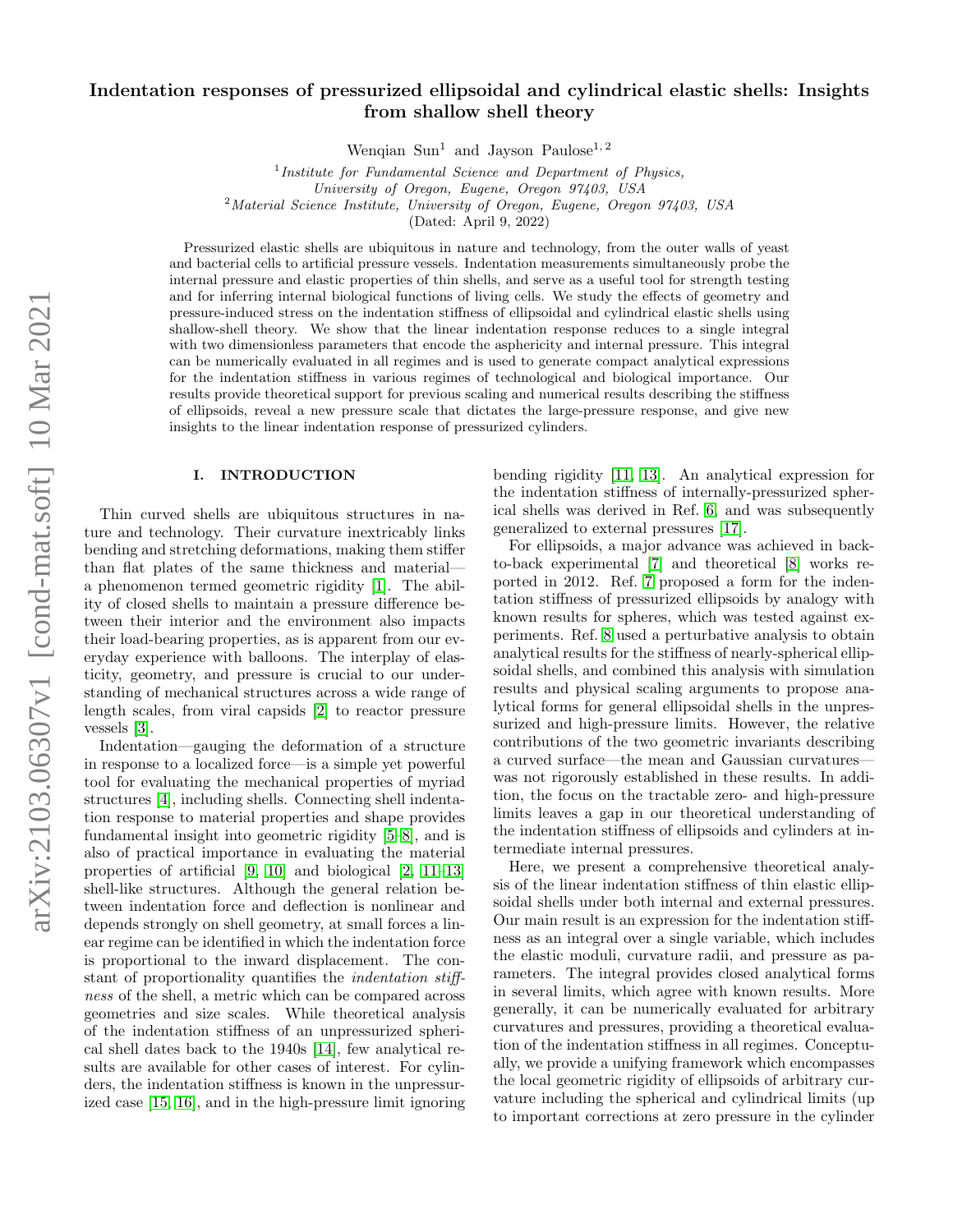limit, which we describe). Besides providing analytical support to forms that were previously proposed using heuristic and scaling arguments [\[7,](#page-15-10) [8\]](#page-15-0), we also find a new pressure scale which controls the response of thin shells under high internal pressure, and obtain new expressions for the indentation stiffness of pressurized cylinders.

Our approach uses shallow-shell theory, which expresses the stress and displacement fields of a shallow section of the shell using Cartesian coordinates in a plane tangent to the indenting point. Shallow-shell theory is widely used in elastic analyses of thin shells [\[18\]](#page-15-11), and provides an accurate description when the characteristic length scale of the deflection is small compared to the curvature radii. As we will show, geometric rigidity ensures that point indentations induce such localized deflections at all pressures for non-cylindrical thin shells, and at non-zero internal pressures for cylindrical shells. For the zero-pressure limit of cylindrical shells, the contribution of long-wavelength deflections becomes important, and the shallow-shell theory breaks down; different techniques are needed to understand the indentation stiffness of unpressurized cylinders, as has been done in Ref. [15.](#page-15-6) Nevertheless, we show that as internal pressure rises, shallow-shell theory becomes valid again, and provides useful new results above a threshold pressure which we derive.

### <span id="page-1-1"></span>II. METHODS

In the current section, we will derive equations of equilibrium that characterize the local deformation of a given spheroidal shell, using the shallow-shell theory. We follow the presentation by Koiter and van der Heijden [\[19\]](#page-15-12). Further analysis of the equations of equilibrium will be included in [III](#page-3-0).

We start by mathematically describing an *ellipsoidal* shell and the deformation imposed on it, and then address the special case of spheroids which are ellipsoids of revolution. The shells that we are interested in are thin, i.e., their thickness  $t$  is much less than the other dimensions, so that they can be effectively treated as a two-dimensional surface.

### A. Description of Deformations of a Thin Shell

Let  $O$  be one of the vertices of an ellipsoid where an external point load is exerted. (See FIG. [1.](#page-1-0)) We parametrize the ellipsoid using a right-hand Cartesian coordinate system whose  $xy$ -plane is the ellipsoid's tangent plane centered at  $O$ ; the direction of the x-axis is chosen such that it coincides with the projection of the curve, corresponding to one of the two principal radii of curvature at  $O$ , onto the tangent plane. Accordingly, the y-axis will be automatically in-line with the projection associated with the other principal radius of curvature, and the z-axis points toward the center of the ellipsoid.

FIG. [1](#page-1-0) illustrates such a coordinate system. A local coordinate representation of the ellipsoid can thus be written as

$$
Z(x,y) = c - c\sqrt{1 - \left(\frac{x}{a}\right)^2 - \left(\frac{y}{b}\right)^2}.
$$

For a shallow region of the ellipsoidal surface close to the origin such that  $\left|\frac{\partial Z}{\partial x}(x,y)\right|, \left|\frac{\partial Z}{\partial y}(x,y)\right| \ll 1$ , the expression above reduces to

$$
Z \approx \frac{x^2}{2R_x} + \frac{y^2}{2R_y},
$$

where  $R_x \coloneqq \frac{a^2}{c}$  $\frac{u^2}{c}$  and  $R_y \coloneqq \frac{b^2}{c}$  $\frac{c}{c}$  are the two principal radii of curvature; it should be noted that in order for the shallow-shell assumption to hold, the approximated expression for Z is only valid in a sufficiently small neighborhood of O.



<span id="page-1-0"></span>FIG. 1. A local coordinate representation of an ellipsoidal shell in the vicinity of the tangent point O. The two principal radii of curvature at O are  $R_x = \frac{a^2}{c}$  $\frac{b^2}{c}$  and  $R_y = \frac{b^2}{c}$  $\frac{c}{c}$ . For a spheroidal shell,  $b = c = R_y$  is the radius of the circular cross section at O. Illustration depicts a prolate spheroid for which  $R_x > R_y$ ; an oblate spheroid would correspond to  $R_x < R_y$ . The deformation at an arbitrary point P is described by a displacement vector, which is decomposed into a non-orthonormal basis  $\{\hat{\mathbf{e}}_i\}_{i=1}^3$ .

Points on the ellipsoid will get displaced under a deformation. The deformation can hence be described by a vector displacement field  $\mathbf{u}(x, y)$  on the surface of the ellipsoid. Let  $P = (x_0, y_0, Z(x_0, y_0))$  be an arbitrary point on the surface. We decompose the displacement vector at P,  $\mathbf{u}(x_0, y_0) \equiv \mathbf{u}_P$ , as follows:

$$
\mathbf{u}(x_0, y_0) = \sum_{i=1}^3 u_i(x_0, y_0) \,\hat{\mathbf{e}}_i(x_0, y_0)
$$
  

$$
\equiv u_i(x_0, y_0) \,\hat{\mathbf{e}}_i(x_0, y_0) \equiv u_{P,i} \,\hat{\mathbf{e}}_{P,i},
$$

where  $\hat{\mathbf{e}}_{P,3}$  is the inward unit normal vector at P;  $\hat{\mathbf{e}}_{P,1}$ and  $\hat{\mathbf{e}}_{P,2}$  are unit vectors within the ellipsoid's tangent plane at P chosen such that their projections onto the plane Oxy coincide with  $\hat{\mathbf{x}}$  and  $\hat{\mathbf{y}}$ , respectively. (See FIG. [1.](#page-1-0)) The Einstein summation convention was used. It should be pointed out that  $\{\hat{\mathbf{e}}_{P,i}\}_{i=1}^3$  is generally not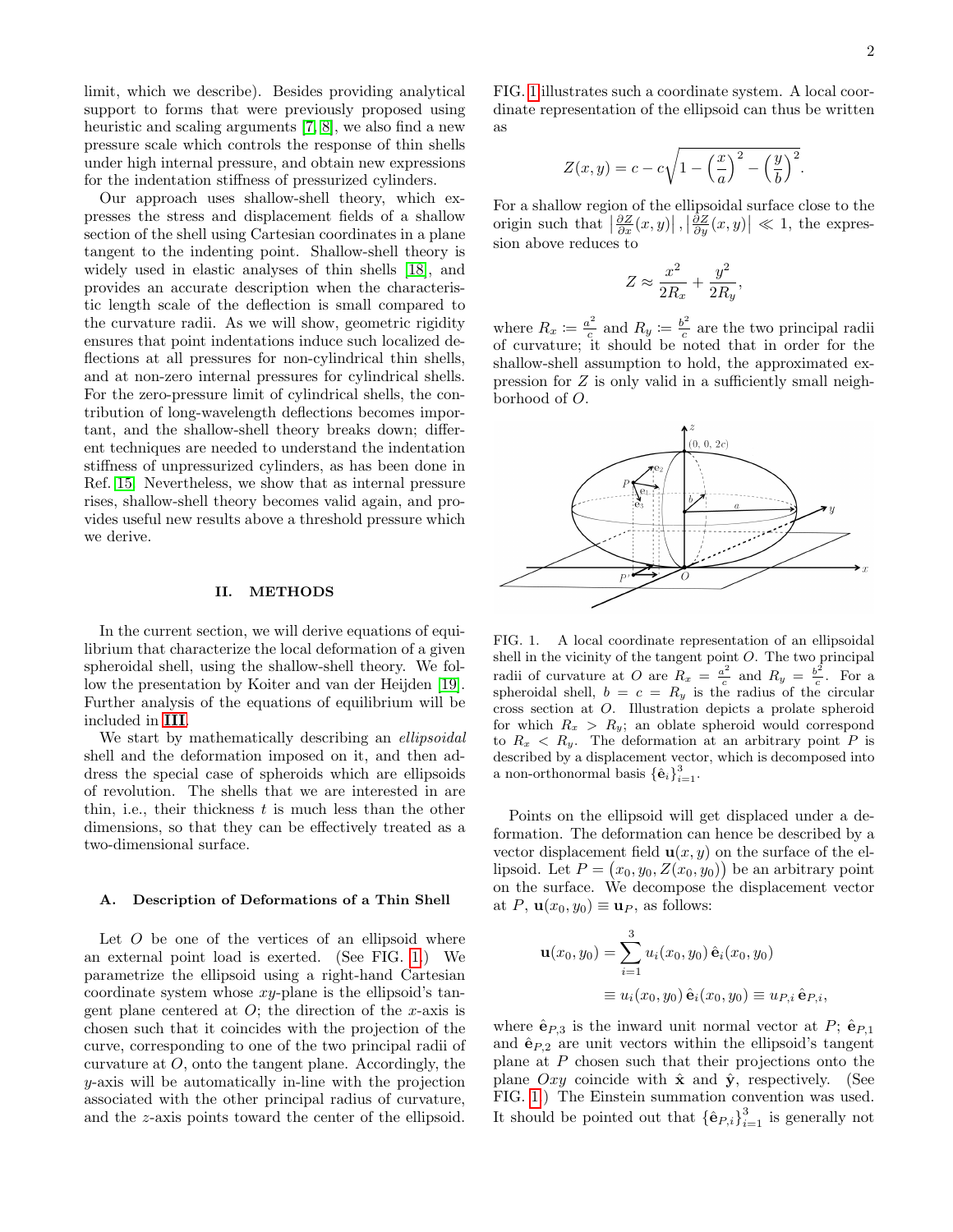an orthonormal basis. The advantage of choosing such a basis is as follows: the prescribed deformation maps the point P to  $\tilde{P} = (x_0 + \mathbf{u}_P \cdot \hat{\mathbf{x}}, y_0 + \mathbf{u}_P \cdot \hat{\mathbf{y}}, Z(x_0, y_0) + \mathbf{u}_P \cdot \hat{\mathbf{z}})$ point  $P$  to  $P = (x_0 + \mathbf{u}_P \cdot \mathbf{x}, y_0 + \mathbf{u}_P \cdot \mathbf{y}, Z(x_0, y_0) + \mathbf{u}_P \cdot \mathbf{z}) \equiv (x + \mathbf{u} \cdot \hat{\mathbf{x}}, y + \mathbf{u} \cdot \hat{\mathbf{y}}, Z + \mathbf{u} \cdot \hat{\mathbf{z}})_P$ , which can be further approximated as

$$
\left(x+u_1-\frac{\partial Z}{\partial x}\cdot u_3,y+u_2-\frac{\partial Z}{\partial y}\cdot u_3,Z+u_3\right)_P
$$

under the assumptions that the shell is shallow (or, equivalently, P is rather close to O), and  $|u_1|, |u_2| \ll |u_3|$  for all points on the shell.

Once the deformation is mathematically characterized, the strain tensor  $u_{\alpha\beta}(x, y)$   $(\alpha, \beta \in \{1, 2\})$  can be obtained by computing the change of metric, as [\[19\]](#page-15-12)

$$
u_{\alpha\beta}=\frac{1}{2}\left(\partial_\alpha u_\beta+\partial_\beta u_\alpha-\frac{2u_3}{R_{\alpha\beta}}+\partial_\alpha u_3\cdot\partial_\beta u_3\right),
$$

where we have adopted the notations  $\partial_1 \equiv \frac{\partial}{\partial x}$  and  $\partial_2 \equiv \frac{\partial}{\partial y}$  $\frac{\partial}{\partial y}$ , and

$$
\left[\frac{1}{R_{\alpha\beta}}\right]\coloneqq\begin{pmatrix}\frac{1}{R_x} & 0\\ 0 & \frac{1}{R_y}\end{pmatrix}
$$

.

It should be pointed out that the derivation of the strain tensor assumes that the displacements are rapidly varying functions (on the scale of the shell's curvature radii) in the two principal directions, which is another key assumption of shallow-shell theory [\[18\]](#page-15-11). Mathematically, this means that  $\left|\frac{1}{u_i}\partial_\alpha u_i\right| \gg \frac{1}{\min\{R_x,R_y\}}$ ; for example, for wave-like deformations taking the form  $u_i = u_{i,0}e^{i\mathbf{q}\cdot\mathbf{r}},$ this criterion becomes  $\frac{2\pi}{\lambda_{\alpha}} = q_{\alpha} \gg \frac{1}{\min\{R_x, R_y\}},$  i.e., the deformation wavelength is much smaller than the principal radii of curvature. As we will see in [III A](#page-3-1), this assumption is well justified in the study of thin curved shells for a wide range of geometric parameters.

For a two-dimensional isotropic elastic material, the stress tensor  $\sigma_{\alpha\beta}(x, y)$  is related to the strain tensor via the strain-stress relation [\[20\]](#page-15-13)

$$
\sigma_{\alpha\beta}=\frac{Et}{1+v}\left(u_{\alpha\beta}+\frac{v}{1-2v}u_{\gamma\gamma}\delta_{\alpha\beta}\right),
$$

where  $E$  and  $v$  denote the material's Young's modulus and Poisson's ratio, respectively;  $\delta_{\alpha\beta}$  is the Kronecker delta, and, as aforementioned, t stands for the thickness of the material; recall that for thin shells,  $t \ll \min\{R_x, R_y\}.$  These two tensor fields incorporate all the information about the deformation and will be used below to derive the elastic energy of the deformed shell.

#### B. Elastic Energy of the Deformed Shell

It is known from differential geometry that a closed shell cannot bend alone without stretching. If we further consider the closed shell to be pressurized, i.e., the

shell is subjected to a pressure  $p$ , then the total elastic energy associated with the deformation will have three components, namely: bending energy, stretching energy and pressure energy (the work done by the pressure on the shell).

In general, the stretching energy can be written as

$$
E_{\rm s}[u_{\alpha\beta}] = \frac{1}{2} \int_S dA \, u_{\alpha\beta} \, \sigma_{\alpha\beta}.
$$

The bending energy is related to the change of local curvatures and hence only depends on  $u_3$  [\[18\]](#page-15-11):

$$
E_{\text{b}}[u_3] = \frac{1}{2} \kappa \int_S dA \left\{ (\Delta u_3)^2 + 2(1 - v) \left[ (\partial_{12} u_3)^2 - \partial_{11} u_3 \cdot \partial_{22} u_3 \right] \right\},\,
$$

where  $\kappa = \frac{Et^3}{12(1-\epsilon)}$  $\frac{Et^2}{12(1-v^2)}$  is the bending stiffness, and  $\Delta \equiv$  $\partial_{11} + \partial_{22}$  is the two-dimensional Laplacian operator. The pressure energy is simply given by

$$
W[u_3] = -\int_S dA \, pu_3;
$$

the negative sign indicates our sign convention for the pressure on the shell that  $p > 0$   $(p < 0)$  corresponds to an internal (external) pressure. If an extra external point load with magnitude  $F$  is acting at the point  $O$ , we can take into account the corresponding work done by simply replacing p with  $p' = p - F\delta^2(\mathbf{x})$ .

The integration region  $S$  is a portion of the ellipsoidal surface in the vicinity of O outside of which the local deformation vanishes. Under the assumption that the shell is shallow, the area element  $dA$  gets simplified:  $dA = \sqrt{1 + \left(\frac{\partial Z}{\partial x}\right)^2 + \left(\frac{\partial Z}{\partial y}\right)^2} dx dy \approx dx dy$ . Summing the bending, stretching and pressure energies, we obtain the total-energy functional

$$
E_{\text{tot}}[u_{\alpha\beta}, u_3] \approx \int_{S'} dx \, dy \left\{ \frac{1}{2} u_{\alpha\beta} \, \sigma_{\alpha\beta} + \frac{1}{2} \kappa \left( \Delta u_3 \right)^2 + \kappa (1 - v) \left[ \left( \partial_{12} u_3 \right)^2 - \partial_{11} u_3 \cdot \partial_{22} u_3 \right] - p' u_3 \right\},\tag{2.1}
$$

where  $S'$  is the projected region of S onto the plane  $Oxy$ .

#### C. Equations of Equilibrium (EOEs)

According to the variational principle, minimizing the total-energy functional gives a system of equations of equilibrium (EOEs)

<span id="page-2-0"></span>
$$
\begin{cases}\n\kappa \Delta^2 u_3 + \Delta \sqrt{\chi} - N_2(\chi, u_3) = p - F \delta^2(\mathbf{x}) \\
\frac{1}{Y} \Delta^2 \chi - \Delta \sqrt{u_3} + \frac{1}{2} N_2(u_3, u_3) = 0,\n\end{cases}
$$
\n(2.2)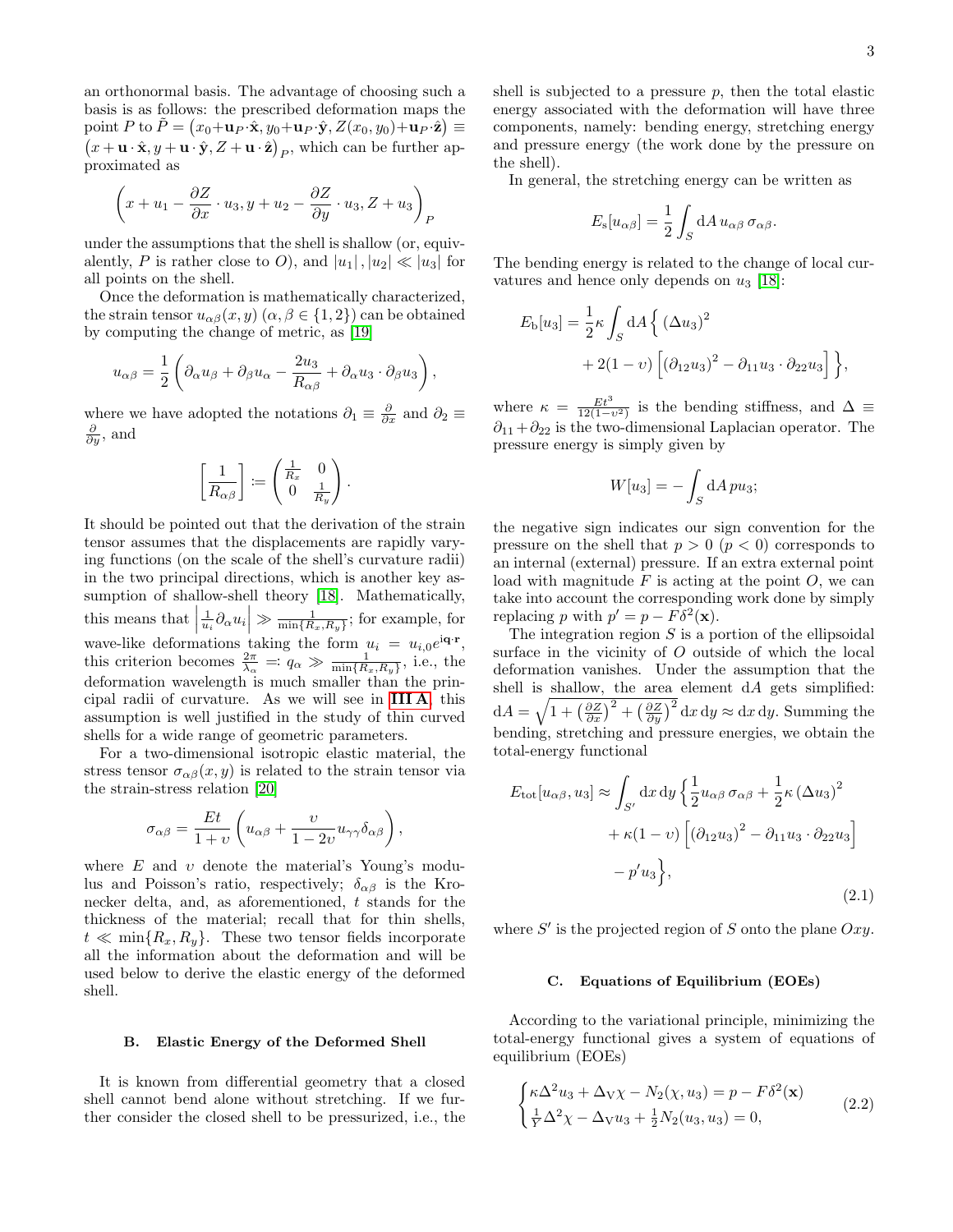where the Vlasov operator in the shallow-shell theory is given by  $\Delta_{\rm V} \equiv \frac{1}{R_y} \partial_{11} + \frac{1}{R_x} \partial_{22}$ ;  $\chi(x, y)$  is the Airy stress function that encodes stress information in the following way:

$$
\partial_{11}\chi = \sigma_{22}, \quad \partial_{22}\chi = \sigma_{11}, \quad \text{and} \quad \partial_{12}\chi = -\sigma_{12};
$$

 $Y := Et$ , and  $N_2(\cdot, \cdot)$  denotes a second-order nonlinear operator: for arbitrary twice-differentiable functions  $f(x, y)$  and  $g(x, y)$ ,

$$
N_2(f,g) \coloneqq \partial_{11}f \cdot \partial_{22}g + \partial_{22}f \cdot \partial_{11}g - 2\partial_{12}f \cdot \partial_{12}g.
$$

The next step is to linearize the nonlinear EOEs around the relaxed state of the shell in response to the uniform pressure. Like the total-energy functional, a general deformation of pressurized elastic shells is a combination of two deformation states, a membrane state and a bending state. The membrane state describes the in-plane stresses that arise when the shell expands or contracts in response to the uniform internal or external pressure, with little change in local curvatures. The bending state describes the indentation responses due to the external point load, which lead to localized transverse deformations with a significant bending energy component. To compute the linear indentation stiffness, we linearize the nonlinear EOEs around the membrane state, and solve the linearized equations for the bending state.

The membrane state of generalized ellipsoids is unwieldy and leads to distinct responses at all points on

the ellipsoid. We therefore focus on the simpler case of spheroidal shells, which match most natural and artificial designs. A spheroid is an ellipsoid of revolution, which has circular cross sections along one of its principal axes. We take Ox to be that axis, and  $b = c = R_y$  is thus the radius of the circular cross section at  $O$ , which corresponds to the equator of the spheroid. (See FIG. [1.](#page-1-0)) The indentation stiffness we compute applies to all points on the equator, which are geometrically identical.

The Airy stress function corresponding to the membrane state for points on a spheroid's equator (the boundary of the spheroid's largest circular cross section) is known as [\[21\]](#page-15-14)

<span id="page-3-3"></span>
$$
\chi_0(x, y) = \frac{1}{4} p R_y \left[ y^2 + \left( 2 - \frac{R_y}{R_x} \right) x^2 \right].
$$
 (2.3)

We can thus write an ansatz that corresponds to spheroidal shells as

$$
\begin{cases} u_3(x,y) = u_{3,0} + u_{3,1}(x,y) \\ \chi(x,y) = \chi_0 + \chi_1(x,y), \end{cases}
$$

where the subscripts 0 and 1 denote the membrane and the bending states, respectively. Note that we took the normal displacement field in the membrane state,  $u_{3,0}$ , as a constant, which is only valid for points on the spheroid's equator. Substituting this ansatz into Eq. [\(2.2\)](#page-2-0) and discarding the terms quadratic in  $u_{3,1}$  and  $\chi_1$  that are assumed to be small, we finally obtain the linearized EOEs for spheroidal shells,

<span id="page-3-2"></span>
$$
\begin{cases}\n\kappa \Delta^2 u_{3,1} + \Delta \mathbf{v} \chi_1 - \frac{1}{2} p R_y \Delta u_{3,1} - \frac{1}{2} p R_y \left(1 - \frac{R_y}{R_x}\right) \partial_{22} u_{3,1} = -F \delta^2(\mathbf{x}) \\
\frac{1}{Y} \Delta^2 \chi_1 - \Delta \mathbf{v} u_{3,1} = 0.\n\end{cases}
$$
\n(2.4)

Although we have related the elastic moduli  $\kappa$  and Y to microscopic constants of uniform materials, they may also be regarded as effective moduli that penalize changes in metric and curvature of more complex quasi-twodimensional structures such as biological shells.

The physical quantity that we seek by solving this set of differential equations is the indentation stiffness. Recall that a point load with the magnitude  $F$  is acting at  $O$ , an arbitrary point on a spheroid's equator that serves as the origin in our setup, and  $u_{3,1}(x, y)$  describes the out-of-plane deformation due to the point load. The indentation stiffness is then dictated by the Hooke's law:

$$
k = -\frac{F}{u_{3,1}(\mathbf{x} = 0)},
$$

where the fact that the indentation stiffness is a local property has allowed us to set  $\mathbf{x} = 0$ .

### <span id="page-3-0"></span>III. RESULTS AND DISCUSSION

#### <span id="page-3-1"></span>A. The Stiffness Integral

We have derived the EOEs that characterize the local deformation around  $O$ , Eq.  $(2.4)$ , which is a system of coupled linear partial differential equations (PDEs). Fourier transform can be applied to solve linear PDEs; the resulting solutions always take the form of an integral. The integral often cannot be solved analytically. However, in our case, the local nature of the probe and the measurement leads to a simplified Fourier integral. Recall that the physical quantity that we are after is the local indentation stiffness which only requires the knowledge of the normal displacement at the origin due to the point load,  $u_{3,1}(\mathbf{x}=0)$ . This local nature avoids the need to solve Eq. [\(2.4\)](#page-3-2) over the entire domain, and enables analytical evaluation of the integral solution in our system,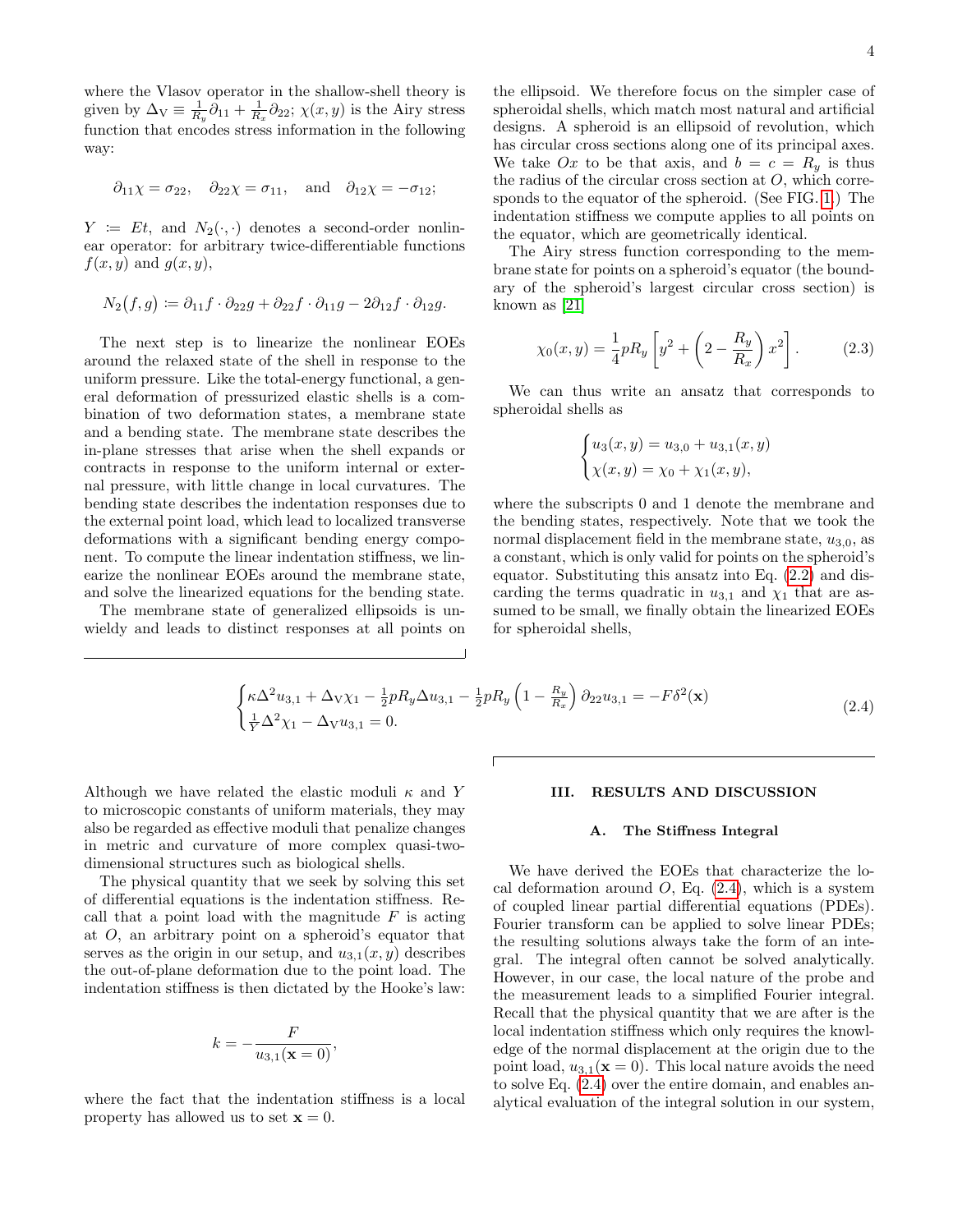at least in certain limits.

Our convention for Fourier transform is the following: for any Fourier-transformable function of two variables  $f(x, y) \equiv f(\mathbf{x}),$ 

$$
f(\mathbf{x}) = \int \frac{\mathrm{d}^2 q}{(2\pi)^2} \hat{f}(\mathbf{q}) e^{\mathrm{i}\mathbf{q}\cdot\mathbf{x}},
$$

where

$$
\hat{f}(\mathbf{q}) \equiv \mathscr{F}\{f(\mathbf{x})\}(\mathbf{q}) = \int d^2x \, f(\mathbf{x}) e^{-i\mathbf{q} \cdot \mathbf{x}}
$$

.

Performing Fourier transform of Eq. [\(2.4\)](#page-3-2) and combining the resulting two algebraic equations gives

$$
F = \mathscr{F}\lbrace F\delta^2(\mathbf{x})\rbrace(\mathbf{q}) = -\tilde{k}(\mathbf{q}) \cdot \hat{u}_{3,1}(\mathbf{q}),
$$

where

$$
\tilde{k}(\mathbf{q}) := \kappa q^4 + \frac{Y}{q^4} \left(\frac{q_x^2}{R_y} + \frac{q_y^2}{R_x}\right)^2 \n+ \frac{1}{2} p R_y q^2 + \frac{1}{2} p R_y \left(1 - \frac{R_y}{R_x}\right) q_y^2.
$$
\n(3.1)

The indentation stiffness can thus be written as

<span id="page-4-1"></span>
$$
k = -\frac{F}{u_{3,1}(\mathbf{x} = 0)} = \left[ \int \frac{\mathrm{d}^2 q}{(2\pi)^2} \frac{1}{\tilde{k}} \right]^{-1} =: I^{-1}.
$$
 (3.2)

Eqs. [\(3.1\)](#page-4-0) and [\(3.2\)](#page-4-1) underpin all our forthcoming results: the problem of computing the indentation stiffness has been reduced to evaluating a real-valued integral I, which we term the stiffness integral, over the twodimensional wavevector space. However, we have yet to specify the integration limits in Eq. [\(3.2\)](#page-4-1). As with any physical theory, the integration must strictly be carried out over some range of wavevectors q for which the Fourier-transformed stiffness  $(Eq. (3.1))$  $(Eq. (3.1))$  $(Eq. (3.1))$  is valid. The large-wavevector, or UV, cutoff is dictated by the smallest wavelength for which shallow-shell theory is valid, which is of order the shell thickness  $t$ . We will see that the integrand falls to zero for wavevectors much smaller than  $1/t$ , so the upper limit of the integration can be safely taken to  $q = |\mathbf{q}| \to \infty$  (i.e., the theory is UVconvergent).

The treatment of the small-wavelength, or IR, cutoff requires more care. The deflection-strain relations used in shallow-shell theory are accurate only for deflections which vary over length scales that are small compared to the radii of curvature, i.e., Eq. [\(3.1\)](#page-4-0) is strictly valid only for  $|q_x| \gtrsim 1/R_x$  and  $|q_y| \gtrsim 1/R_y$ . Nonetheless, the physics of deflection of thin curved shells allows us to take the small-wavevector limit to  $q = 0$  in the stiffness integral without sacrificing accuracy for a wide range of geometries, provided the shells are thin. To understand why, consider the Fourier contributions to the stiffness

integral when  $p = 0$ . From Eq. [\(3.1\)](#page-4-0), we find that  $1/\tilde{k}(\mathbf{q})$ has a roughly even contribution over a region in Fourier space within the bounds  $|q_x| \lesssim 1/\ell_{\text{b},y}$  and  $|q_y| \lesssim 1/\ell_{\text{b},x}$ , where  $\ell_{b,x} = \sqrt[4]{\frac{\kappa R_x{}^2}{Y}}$  $\frac{R_x^2}{Y}$  and  $\ell_{\text{b},y} = \sqrt[4]{\frac{\kappa R_y^2}{Y}}$  $\frac{\kappa_y}{Y}$  are two elastic length scales arising from the balance between bending and stretching. For thin shells,  $\ell_{b,x} \sim \sqrt{R_x t}$  and  $\ell_{b,y} \sim \sqrt{R_y t}$  scale with the geometric mean of the curvature radii and the thickness, and are therefore small compared to the curvature radii themselves yet large compared to the shell thickness which serves as the UV cutoff scale for the theory. This separation of length scales—a consequence of the interplay of geometry and elasticity is responsible for the success of shallow-shell theory for understanding the indentation of thin shells, as has previously been recognized for spherical shells [\[17,](#page-15-9) [22\]](#page-15-15).

<span id="page-4-0"></span>For a broad range of thin-shell spheroidal geometries satisfying  $\sqrt{R_y t} \ll R_x \ll R_y^2/t$ , the stiffness integral at zero pressure is dominated by modes with wavevectors in the range  $1/R_x \lesssim |q_x| \lesssim 1/\ell_{\text{b},y}$  and  $1/R_y \lesssim |q_y| \lesssim 1/\ell_{\text{b},x}$ . As a result, including the erroneous but finite contributions to the integral for wavevectors near the origin  $(|q_x| \leq 1/R_x, |q_y| \leq 1/R_y)$  introduces an insignificant error to the indentation stiffness and the lower limit of integration can be taken to  $q \to 0$  for these shells. However, the required separation of scales breaks down when  $R_x \rightarrow 0$  (extremely narrow oblate shells) or  $R_x \rightarrow \infty$ (cylinders) and the stiffness integral becomes invalid at zero pressure in these limits. At finite internal and external pressures, the convergence of the stiffness integral depends on additional physical considerations. We will address these considerations separately in the remainder of this subsection (where we impose the more stringent lower limit  $R_x \geq R_y/2$  on the curvature along the x direction), as well as in sections [III D](#page-6-0) (which discusses the behavior of the stiffness integral under external pressure) and [III G](#page-11-0) (which revisits the integral for internallypressurized cylinders). In the latter subsection, we show that the indentation of cylindrical shells with a finite internal pressure is successfully captured by shallow-shell theory even though the criterion  $R_x \ll R_y^2/t$  is violated. Through these investigations, we will identify ranges of pressure values for which the stiffness integral, Eq. [\(3.2\)](#page-4-1) with lower and upper limits  $q = 0$  and  $q = \infty$  respectively, accurately captures the indentation stiffness for all spheroidal shell geometries with  $R_x \ge R_y/2$  upto and including the cylinder limit of  $R_x \to \infty$ .

Next, we nondimensionalize the stiffness integral using appropriate physical scales. Of the two elastic length scales in the problem, we choose the scale  $\ell_{b,y} = \sqrt[4]{\frac{\kappa R_y^2}{Y}}$ Y associated with the equatorial radius to rescale lengths. For the pressure scale, we choose  $p_{\rm sc} = \frac{4\sqrt{\kappa Y}}{R_y^2}$ , the absolute value of the buckling pressure of a spherical shell with the same equatorial radius [\[23\]](#page-15-16). Also, observing that parts of  $\tilde{k}$  depend on  $q = \sqrt{q_x^2 + q_y^2}$ , we rewrite the stiffness integral in polar coordinates. Accordingly, after some algebra, we obtain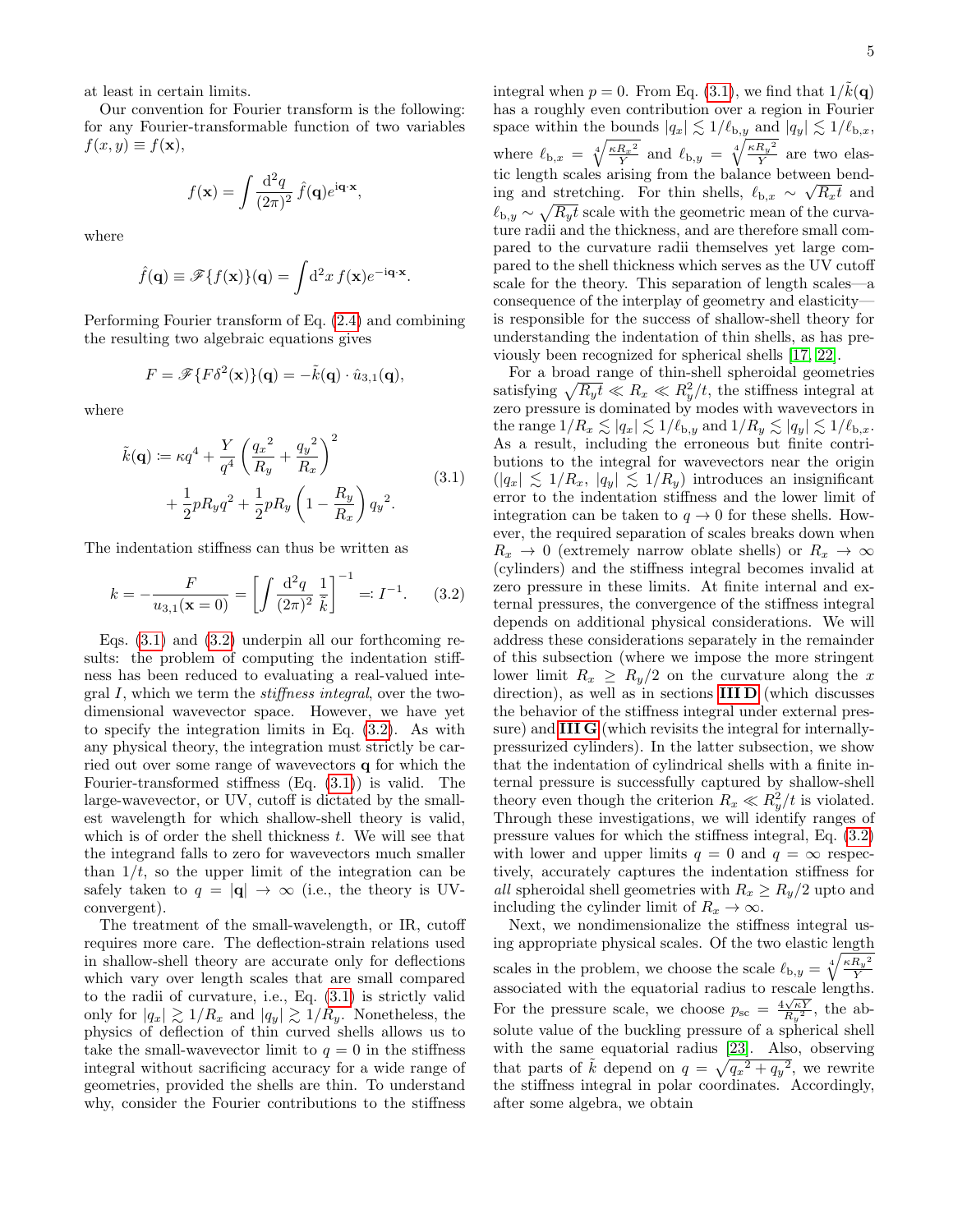<span id="page-5-0"></span>
$$
I(\beta, \eta_{s,y}) = \frac{1}{8\pi^2} \frac{\ell_{b,y}^2}{\kappa} \int_0^{2\pi} d\theta \int_0^{+\infty} \frac{dx}{\left[x + \eta_{s,y} \left(1 + \beta \sin^2 \theta\right)\right]^2 + \left[\left(1 - \beta \sin^2 \theta\right)^2 - \eta_{s,y}^2 \left(1 + \beta \sin^2 \theta\right)^2\right]}.
$$
(3.3)

Thereinto,  $\eta_{s,y} \coloneqq \frac{p}{p_{sc}} = \frac{pR_y^2}{4\sqrt{\kappa Y}}$  $\frac{p_{\mathbf{A}\mathbf{y}}}{4\sqrt{\kappa Y}}$  is the scaled pressure, and our sign convention for the background pressure  $p$  carries over: a positive (negative)  $\eta_{s,y}$  corresponds to an internal (external) pressure. The geometry of the spheroid is captured in the parameter  $\beta \coloneqq 1 - R_y/R_x$  which characterizes the asphericity of a given spheroidal shell; specifically, spheroids with  $\beta > 0$  are prolate whereas  $\beta < 0$ corresponds to oblate spheroids. (See FIG. [1.](#page-1-0)) Moreover, for a prolate spheroid,  $\sqrt{\beta} = \sqrt{1 - \frac{b^2}{a^2}} = \varepsilon$  is in fact the eccentricity of its elliptical cross sections.

A few geometries are of special interest. For spherical shells,  $\beta = \varepsilon = 0$  ( $R_x = R_y$ ), i.e., both cross sections at  $O$  are circular. At the other extreme, infinitely long, circular cylindrical shells have  $\beta = \varepsilon = 1$   $(R_x \to \infty)$ , i.e., the elliptical cross section at O becomes an unbound rectangle with width  $R_y$ . The oblate spheroid  $\beta = -1$  does not appear to have a special geometry, but is important for stability reasons due to the form of the membrane prestresses. When  $\beta < -1$ ,  $R_y < 2R_x$ , and according to Eq.  $(2.3)$ , the in-plane stress along y-direction in the membrane state,  $\sigma_{22}^0 = \partial_{11}\chi_0$  is *negative*, i.e., compressive, for internally pressurized shells. As a result, oblate shells with  $\beta \leq -1$  may even buckle under an internal pressure [\[24\]](#page-15-17). Correspondingly, the positivity of the Fourier-transformed stiffness, Eq. [\(3.1\)](#page-4-0), cannot be guaranteed at all wavevectors even for positive pressures, and the corresponding analysis of the stiffness integral will be hence somewhat different. In the rest of the paper, we will restrict our focus to shells with  $-1 < \beta < 1$ .

The indentation stiffness due to some general load function (that specifies the spatial distribution of external forces), instead of a point load, can be calculated as the spatial convolution of  $k$  and the load function since  $k$ can be thought of as a Green's function. Such a convolution integral might be carried out numerically, as long as the load function is itself confined to the shallow region of interest.

#### <span id="page-5-2"></span>B. Zero-Pressure Stiffness

As a direct check, we can first calculate the indentation stiffness at zero pressure with the stiffness integral. Setting  $\eta_{s,y} = 0$  reduces Eq. [\(3.3\)](#page-5-0) to

$$
I(\beta, \eta_{s,y} = 0) = \frac{1}{8\pi^2} \frac{\ell_{b,y}^2}{\kappa} \int_0^{2\pi} d\theta
$$

$$
\times \int_0^{+\infty} \frac{dx}{x^2 + \left(1 - \beta \sin^2 \theta\right)^2}
$$

$$
= \frac{1}{8} \frac{\ell_{b,y}^2}{\kappa} \frac{1}{\sqrt{1 - \beta}} = \frac{1}{8} \sqrt{\frac{R_x R_y}{\kappa Y}}.
$$

Taking the inverse then gives the zero-pressure stiffness

<span id="page-5-1"></span>
$$
k_{p=0} = 8\sqrt{\kappa Y} \sqrt{K}.
$$
 (3.4)

This agrees with the conjecture in Ref. [8,](#page-15-0) analytically showing that the zero-pressure stiffness is indeed governed by a shell's local Gaussian curvature  $K \coloneqq \frac{1}{R_x R_y}$  $\frac{1-\beta}{R_y^2}$ .

Eq. [\(3.4\)](#page-5-1) holds for almost all spheroidal shells, except close to the limit of infinitely long, circular cylindrical shells  $(\beta \rightarrow 1)$ . For instance, unpressurized cylinders have a finite linear indentation stiffness [\[15\]](#page-15-6) whereas our shallow-shell result predicts zero stiffness. The reason is that for such shells with low Gaussian curvature, the indentation responses at zero pressure are dominated by long-wavelength components much larger than the curvature radius  $R_y$ , and the shallow-shell approximations thus break down. Nevertheless, as we will see in [III G 1](#page-12-0), shallow-shell theory becomes valid as the internal pressure rises because of the appearance of a new deformation length scale, so our approach remains useful up to  $\beta = 1$ for internally pressurized shells.

The fact that the zero-pressure stiffness of a doublecurved shell depends on its local Gaussian curvature, in hindsight, is quite sensible; in fact, we might have guessed this dependence in the first place, without explicitly carrying out the integration. The reason is as follows. The physics should not depend on the choice of coordinates. In light of this, the zero-pressure stiffness can only depend on those quantities, constructed from the curvature tensor, that are invariant under rotation. For a two-dimensional surface, there are two such candidates, namely: the Gaussian curvature and the mean curvature. From Eq.  $(3.1)$ , we can infer that the stiffness simply cannot depend on the mean curvature: setting either  $R_x$  or  $R_y$  to infinity, the stiffness would vanish, while the mean curvature remains finite; in other words, it is, ironically, the inevitable failure of shallow-shell theory, when being applied to long cylindrical shells, that actually guarantees the Gaussian-curvature dependence.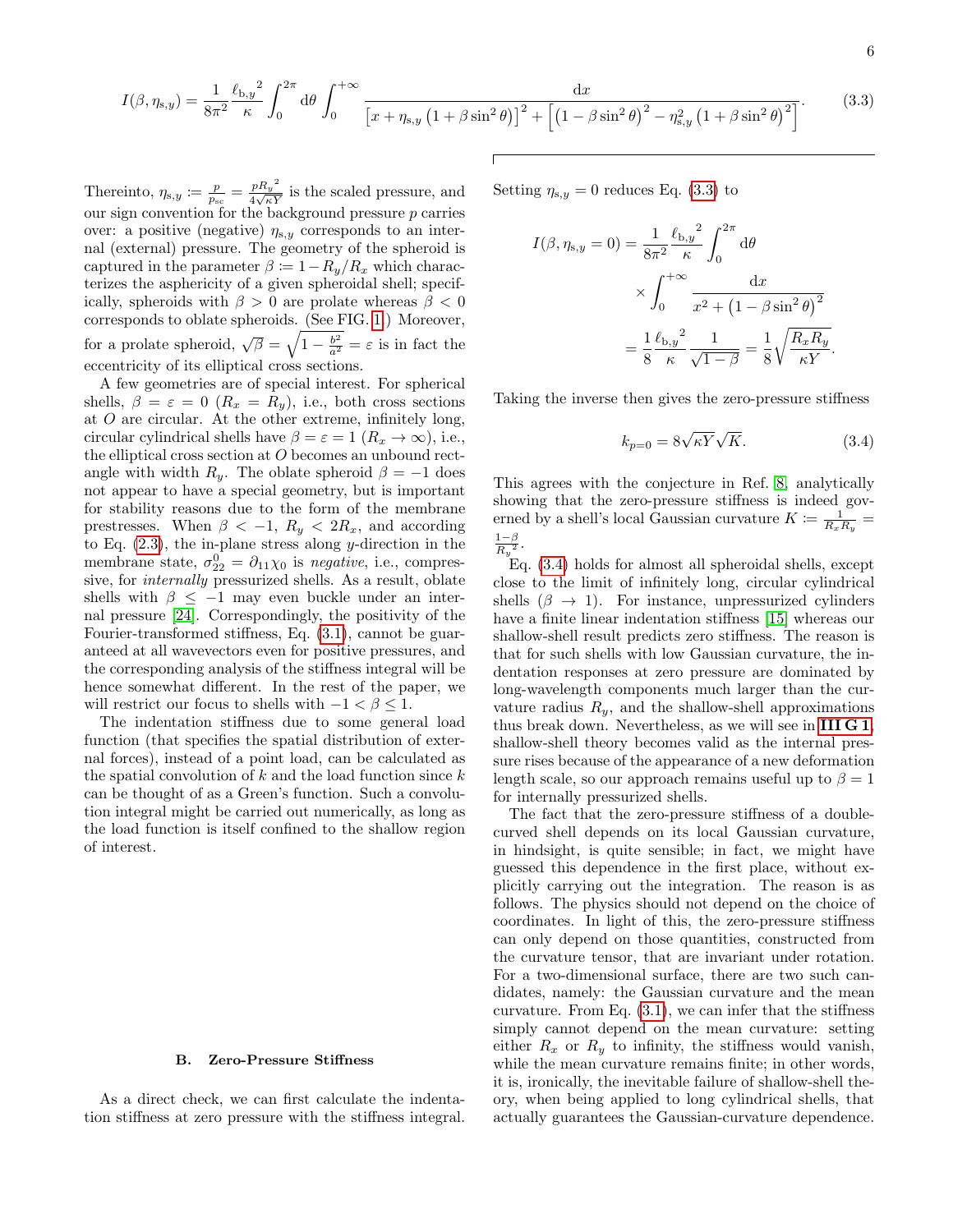#### C. Numerical Evaluation of the Stiffness Integral



<span id="page-6-2"></span>FIG. 2. Indentation stiffness of five different shell geometries subject to both internal and external pressures. Symbols denote data obtained from numerically evaluating the stiffness integral (Eq. [\(3.3\)](#page-5-0)), and the dashed curves represent values associated with the analytical expression for the asymptotic indentation stiffness (Eq. [\(3.10\)](#page-8-0)). Solid line shows the known analytical stiffness for spherical shells, Eq. [\(3.8\)](#page-7-0). Inset shows the magnitude of external pressures at which the indentation stiffness vanishes for each shell (symbols), compared to the prediction from the local instability criterion, Eq. [\(3.5, a\)](#page-6-1) (solid line).

Having preliminarily verified the validity of the stiffness integral, we evaluate the indentation stiffness for four shell geometries in the range of interest  $-1$  <  $\beta \leq 1$  via numerical evaluation of the stiffness integral, Eq. [\(3.3\)](#page-5-0). Results are shown in FIG. [2.](#page-6-2) As expected from Eq. [\(3.4\)](#page-5-1), we observe that close to zero pressure, shells with lower values of  $\beta$  are stiffer since their local Gaussian curvature is higher at the indentation point. However, at higher pressures, the trend is reversed, and oblate shells become softer than prolate shells at the same pressure. At negative (i.e., external) pressures, the indentation response softens, and the stiffness vanishes at a critical pressure value which falls with increasing asphericity for  $\beta > 0$ , but is constant at  $\eta_{s,y} = -1$  for  $\beta < 0$  (inset to FIG. [2\)](#page-6-2). Below the critical pressure (i.e., at pressures more negative than the critical pressure), the indentation stiffness remains nil since the stiffness integral no longer converges; in fact, the indentation stiffness below the critical pressure, the concept itself becomes physically unmeaning because the shell is already buckled. In the remainder of this section, we reveal the physical mechanisms underlying these features through an analysis of the stiffness integral. We also take a detailed look at the behavior of the indentation stiffness at pressures close to the critical value, and at high pressures. We wrap up the section by studying the stiffness of pressurized cylinders  $(\beta = 1).$ 

#### <span id="page-6-0"></span>D. Loss of stiffness and buckling instability

From FIG. [2,](#page-6-2) we notice that for all the chosen asphericities, there exists a critical external (i.e., negative) pressure at which the indentation stiffness vanishes. This softening indicates a divergence of the stiffness integral, which occurs when  $k \to 0$  for some value(s) of the wavevector  $q$  (Eq. [\(3.1\)](#page-4-0)) heralding the existence of an unstable mode at that wavevector. The instability in the shell shape due to the divergent mode is a local manifestation of the buckling instability exhibited by curved shells under a uniform external pressure [\[20\]](#page-15-13). In practice, a minuscule indentation force applied when the shell is close to the buckling instability would generate a large, sudden inversion in the shell near the indentation point. The description of this post-buckled shape with large deflections goes beyond the reach of shallowshell theory, involving sudden, often catastrophic changes in the enclosed shell volume; however, the approach to the buckling threshold itself can be captured using linear stability analysis. The relation between indentation response and buckling has been employed experimentally as a non-destructive means to determine the buckling threshold of thin shells [\[25\]](#page-15-18).

The local critical pressure at the equator of the spheroid is the threshold  $\eta_c$  at which the stiffness integral first becomes unbounded, i.e.,

<span id="page-6-4"></span><span id="page-6-1"></span>
$$
\lim_{\eta_{s,y}\to\eta_c^+} I(\beta,\eta_{s,y})=+\infty.
$$

This threshold is obtained by finding the global minima of  $k(\mathbf{q})$  in wavevector space and identifying the pressure at which they hit zero, which gives:

<span id="page-6-5"></span>
$$
\eta_{\rm c} = \begin{cases}\n-\frac{1-\beta}{1+\beta}, & \text{for } 0 \le \beta < 1, \\
-1, & \text{for } -1 < \beta < 0,\n\end{cases} \tag{3.5, a}
$$

or

$$
p_{\rm c} := \eta_{\rm c} p_{\rm sc} = \begin{cases} -\frac{4\sqrt{\kappa Y}}{2R_x R_y - R_y^2}, & \text{for } 0 \le \beta < 1, \\ -\frac{4\sqrt{\kappa Y}}{R_y^2}, & \text{for } -1 < \beta < 0, \\ (3.5, \, \mathbf{b}) \end{cases}
$$

in real units. More compactly, we can write  $p_c$ , in terms of the equatorial Gaussian curvature  $K$  and the asphericity  $\beta$ , as

<span id="page-6-3"></span>
$$
p_c = -\frac{4\sqrt{\kappa Y}K}{1+|\beta|},\tag{3.5, c}
$$

for all  $|\beta|$  < 1.

We used the word "local" to emphasize the fact that the critical pressure we have identified only characterizes the loss of stability at the equator of the spheroidal shell. Other regions of the shell have different local curvatures, and might experience loss of stability at different values of the external pressure. The global buckling pressure of the spheroidal shell corresponds to the smallest magnitude of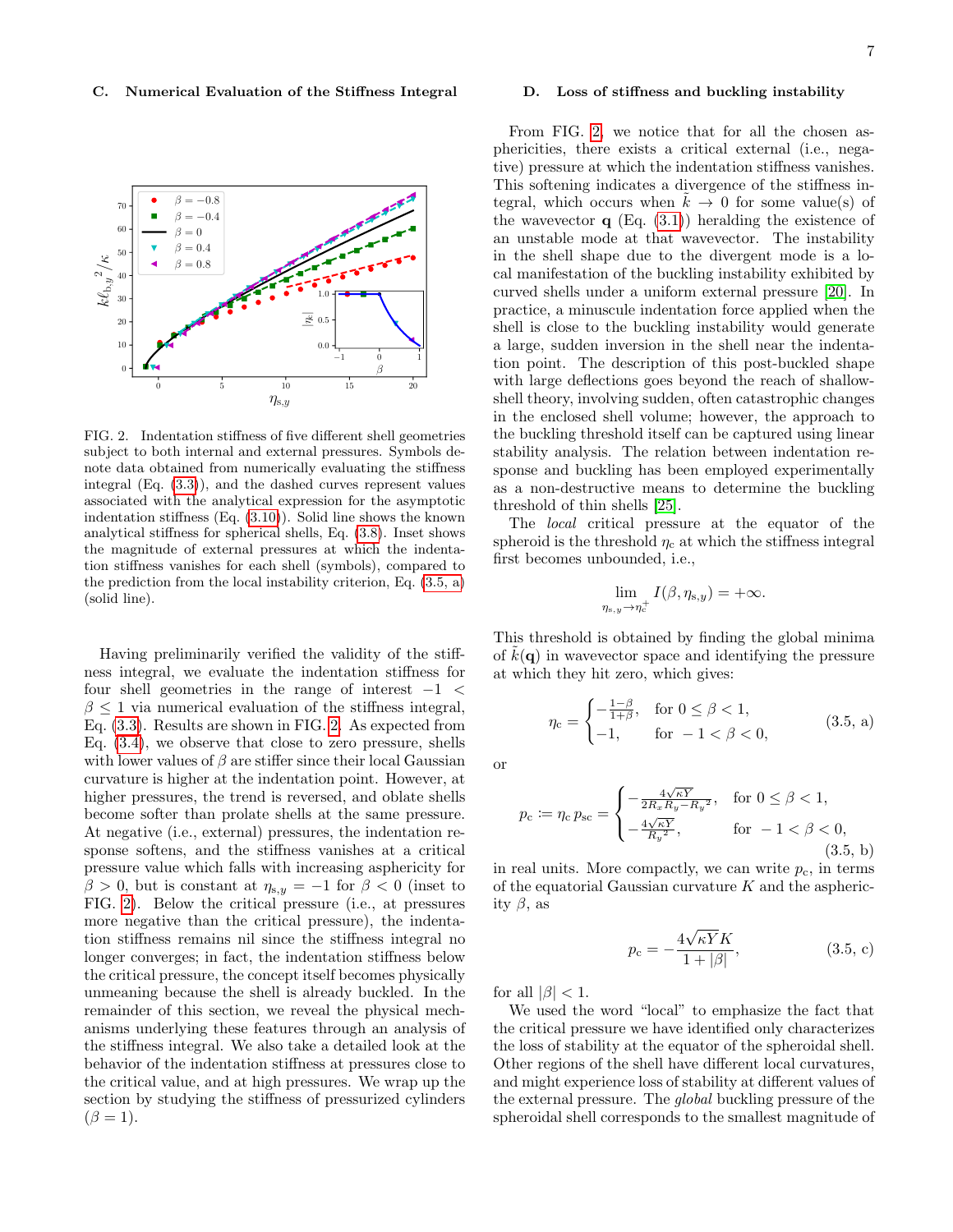external pressure at which a local instability arises somewhere on the shell. Noting that regions of highest Gaussian curvature are locally the stiffest, and from symmetry considerations, we expect Eq. [\(3.5, c\)](#page-6-3) to be the global buckling pressure for prolate shells  $(\beta > 0)$  for which the Gaussian curvature is lowest for points along the equator. For oblate shells, by contrast, the Gaussian curvature is lowest at the two poles  $((\pm a, c, c)$  in FIG. [1\)](#page-1-0), where the local geometry is spherical with radius  $R_p = \frac{b^2}{a} = \frac{1-\beta}{\sqrt{K}}$ , and the corresponding buckling pressure is

$$
p_{c,p} = -\frac{4\sqrt{\kappa Y}}{R_p^2} = -\frac{4\sqrt{\kappa Y}K}{(1-\beta)^2}.
$$
 (3.5, d)

As expected,  $|p_{c,p}| < |p_c|$  for oblate shells with  $\beta < 0$ . The expressions  $(3.5, c)$  for  $0 \le \beta < 1$  and  $(3.5, d)$  for

 $-1 < \beta < 0$  reproduce known results for the global buckling pressures of ellipsoidal shells [\[26\]](#page-15-19).

<span id="page-7-1"></span>Moving forward, we only consider pressures above the local buckling pressure at the indentation point (i.e.  $p > p_c$ ) when evaluating the indentation stiffness. Note that for oblate shells, this range includes external pressures for which the poles of the spheroid are past their buckling threshold. However, our local-stiffness results are still useful for shells which match the elasticity and geometry of FIG. [1](#page-1-0) locally in the vicinity of the equator but deviate from it further away (e.g., an oblate spheroid reinforced at the poles to prevent buckling). When  $\eta_{s,y} > \eta_c$ , the integrand in Eq. [\(3.3\)](#page-5-0) is guaranteed to be positive definite, and the integration over the radial coordinate can be carried out to leave behind a single integral:

$$
I(\beta, \eta_{\text{s},y}) = \frac{1}{8\pi^2} \frac{\ell_{\text{b},y}^2}{\kappa} \int_0^{2\pi} d\theta \, \frac{i\frac{\pi}{2} + \tanh^{-1} \left[ \frac{\eta_{\text{s},y} (1+\beta \sin^2 \theta)}{\sqrt{\eta_{\text{s},y}^2 (1+\beta \sin^2 \theta)^2 - (1-\beta \sin^2 \theta)^2}} \right]}{\sqrt{\eta_{\text{s},y}^2 \left(1 + \beta \sin^2 \theta\right)^2 - \left(1 - \beta \sin^2 \theta\right)^2}}.
$$
\n(3.6)

#### <span id="page-7-3"></span>E. Analytical Results for Spherical Shells

spherical shells [\[6,](#page-15-8) [17\]](#page-15-9),

In this section, we will recover and review some results for the indentation stiffness of spherical shells in the literature.

Setting  $\beta = 0$  (or, equivalently,  $R_x = R_y$ ) in Eqs. [\(3.5\)](#page-6-4), we first recover the critical pressure of spherical shells [\[23\]](#page-15-16),

<span id="page-7-0"></span>
$$
p_{\rm c, sph} := p_{\rm c}(R_x = R_y) = -\frac{4\sqrt{\kappa Y}}{R_y^2},
$$
 (3.7, a)

or, in the scaled units,

$$
\eta_{\rm c, sph} := \eta_{\rm c}(\beta = 0) = -1. \tag{3.7, b}
$$

(Recall that in our convention,  $\eta_{s,y} < 0$  corresponds to an external pressure.)

The stiffness integral (Eq. [\(3.6\)](#page-6-5)) also gets greatly simplified because the angular dependence vanishes when  $\beta = 0$ :

$$
I(\beta = 0, \eta_{s,y}) = \frac{1}{4\pi} \frac{\ell_{b,y}^2}{\kappa} \frac{i\frac{\pi}{2} + \tanh^{-1}\left(\frac{\eta_{s,y}}{\sqrt{\eta_{s,y}^2 - 1}}\right)}{\sqrt{\eta_{s,y}^2 - 1}}.
$$

Taking the inverse and rewriting the resulting expression in terms of real physical quantities, we obtain the established result of the indentation stiffness of pressurized

$$
k_{\rm sph}(p) = \frac{8\sqrt{\kappa Y}}{R_y} \times \begin{cases} \frac{\sqrt{1-\eta_{s,y}^2}}{1-\frac{2}{\pi}\arcsin\eta_{s,y}}, & \text{for } |\eta_{s,y}| < 1, (3.8) \\ \pi \frac{\sqrt{\eta_{s,y}^2-1}}{\ln\left(\frac{\eta_{s,y} + \sqrt{\eta_{s,y}^2-1}}{\eta_{s,y} - \sqrt{\eta_{s,y}^2}\right)}}, & \text{for } \eta_{s,y} \ge 1. \end{cases}
$$

In practice, two limits of the indentation stiffness are of particular interest: the asymptotic behavior in the largepressure limit  $\eta_{s,y} \gg 1$  and the critical behavior as the buckling pressure is approached (the limit  $\eta_{s,y} \to \eta_{c, \text{sph}}^+$ ). For the large-pressure limit, it can be shown that

<span id="page-7-2"></span>
$$
k_{\rm sph} \sim \frac{4\pi\sqrt{\kappa Y}}{R_y} \frac{\eta_{s,y}}{\ln 2\eta_{s,y}}.\tag{3.9}
$$

By expanding  $k_{\rm sph}$  around  $p_{\rm c, sph}$ , one can demonstrate that the indentation stiffness of spherical shells near the critical pressure scales as  $\sqrt{\frac{p_{c,\text{ sph}}-p}{p_{c,\text{ sph}}}} = \sqrt{1-\frac{\eta_{s,y}}{\eta_c}}$  $\frac{\ln,y}{\eta_{\rm c}}$  .

In the next section, after briefly explaining why the two limits are interesting, we will derive similar expressions for spheroidal shells.

### F. Analytical Expressions for Indentation Stiffness of Spheroidal Shells at Low and High Pressures

While the stiffness integral can be numerically integrated to obtain the indentation stiffness at any pressure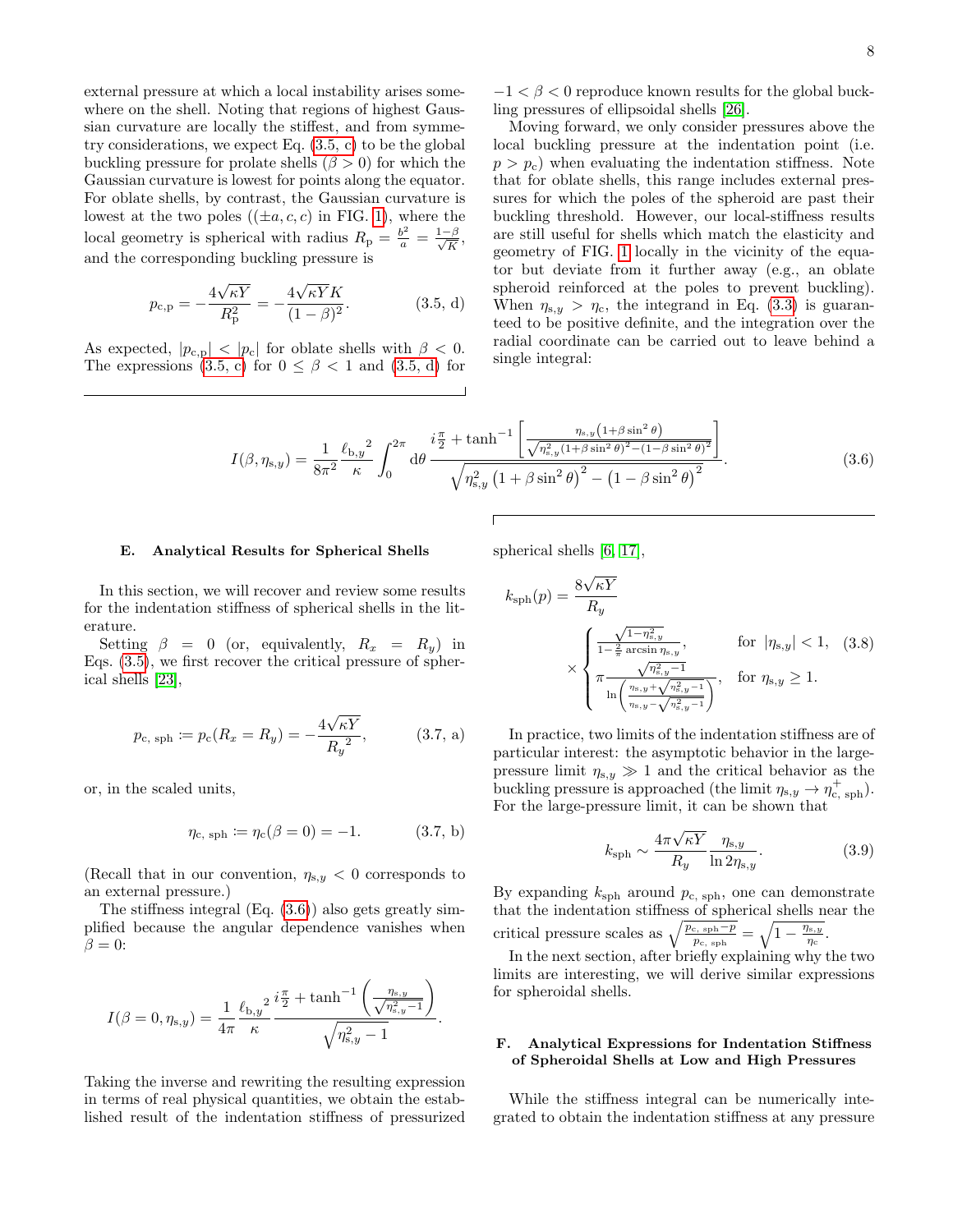and geometry within our prescribed limits, the analytical behavior of the stiffness at large pressures  $(\eta_{s,y} \gg 1)$ and close to the buckling instability  $(\eta_{s,y} \to \eta_c^+)$  is of special interest. The large-pressure regime is relevant to the mechanics of biological cells, which are often investigated with indentation assays [\[2,](#page-14-1) [11–](#page-15-3)[13\]](#page-15-4), using shell elasticity as a minimal model of the expected response. The crowded internal environment of living cells leads to very high turgor pressures; some typical values that have been reported are 30 kPa for the bacterium  $Es$ *cherichia coli* (which corresponds to  $\eta_{s,y} \approx 15$ ) [\[13\]](#page-15-4), 2 MPa  $(\eta_{s,y} \sim 10^3)$  for *Bacillus subtilis* [\[27\]](#page-15-20) and 2 MPa  $(\eta_{s,y} \approx 10)$  for *Saccharomyces cerevisiae* yeast cells [\[12\]](#page-15-21). Analytical expressions for the asymptotic behavior of the indentation stiffness at large rescaled pressures will be useful to infer elastic properties, which themselves are sensitive to biological processes, by performing indentation measurements. Secondly, shell buckling can be interpreted as a first-order phase transition with pressure as the order parameter [\[28\]](#page-15-22), which ought to leave a signature in the indentation response. Studying the limit  $\eta_{s,y} \rightarrow \eta_c^+$  will provide us with insights regarding the essence of the non-analyticity of the indentation stiffness

near the critical pressure.

### <span id="page-8-6"></span>1. The Large-Pressure Regime

We are interested in finding a parameter in the modified stiffness integral, Eq. [\(3.6\)](#page-6-5), which becomes small at large pressures to enable an exact evaluation of the leading stiffness behavior. From the form of the integrand, the appropriate parameter is identified as

<span id="page-8-1"></span>
$$
y(\beta, \eta_{\mathrm{s},y}, \theta) \coloneqq \frac{1}{\eta_{\mathrm{s},y}} \frac{1 - \beta \sin^2 \theta}{1 + \beta \sin^2 \theta}.
$$

In the range of interest of the asphericity,  $-1 < \beta \leq 1$ , the parameter y is small for all  $0 \le \theta < 2\pi$  provided the pressure satisfies

<span id="page-8-0"></span>
$$
\eta_{s,y} = \frac{p R_y^2}{4\sqrt{\kappa Y}} \gg \begin{cases} 1, & \text{for } 0 \le \beta \le 1, \\ \frac{1-\beta}{1+\beta}, & \text{for } -1 < \beta < 0. \end{cases} \tag{*}
$$

We use the small parameter to rewrite and analytically evaluate the modified stiffness integral (Eq. [\(3.6\)](#page-6-5)) in the large-pressure limit:

$$
I = \frac{1}{8\pi^2} \frac{\ell_{b,y}^2}{\kappa} \int_0^{2\pi} \frac{d\theta}{\eta_{s,y} (1+\beta \sin^2 \theta)} \frac{i\frac{\pi}{2} + \tanh^{-1} \left(\frac{1}{\sqrt{1-y^2}}\right)}{\sqrt{1-y^2}}
$$
  
\n
$$
\stackrel{y \ll 1}{\approx} \frac{1}{8\pi^2} \frac{\ell_{b,y}^2}{\kappa} \frac{1}{\eta_{s,y}} \left[ \ln 2\eta_{s,y} \int_0^{2\pi} \frac{d\theta}{1+\beta \sin^2 \theta} + \int_0^{2\pi} \frac{d\theta}{1+\beta \sin^2 \theta} \ln \left(\frac{1+\beta \sin^2 \theta}{1-\beta \sin^2 \theta}\right) \right]
$$
  
\n
$$
\approx \frac{1}{4\pi} \frac{\ell_{b,y}^2}{\kappa} \frac{1}{\eta_{s,y}} \frac{1}{\sqrt{1+\beta}} \left[ \ln 4\eta_{s,y} + \ln \left(1+\frac{1}{\beta}\right) - 2 \tanh^{-1} \left(\sqrt{\frac{1-\beta}{1+\beta}}\right) \right].
$$
 (3.10)

The inverse of Eq. [\(3.10\)](#page-8-0) provides an analytical expression for the indentation stiffness of spheroidal shells at large pressures. We note that in our choice of length and pressure units, Eq. [\(3.10\)](#page-8-0) holds for both prolate and oblate spheroidal shells, but the criterion for "large pressure" differs in these two cases, as defined in Eq.  $(*)$ .

To simplify and shed light on the final expression, we introduce a novel radius parameter  $\mathcal{R} \coloneqq R_y \sqrt{1+\beta}$  with which we can rewrite Eq.  $(3.10)$  as

$$
I = \frac{1}{4\pi} \frac{\mathcal{R}}{\sqrt{\kappa Y}} \frac{1}{\eta_{\kappa}} \left[ \ln 4\eta_{\kappa} - \ln \left( 1 + \sqrt{1 - \beta^2} \right) \right]
$$
 (3.11, a)

$$
= \frac{1}{4\pi} \frac{\mathcal{R}}{\sqrt{\kappa Y}} \frac{1}{\eta_{\kappa}} \left[ \ln 4\eta_{\kappa} - \ln \left( 1 + \mathcal{R}\sqrt{K} \right) \right], \quad (3.11, b)
$$

where  $\eta_{\mathcal{R}} := \frac{p\mathcal{R}^2}{4\sqrt{\kappa Y}} = \eta_{s,y}(1+\beta)$  is the corresponding scaled pressure, and  $K$  again denotes the local Gaussian curvature of the given shell. Besides its mathematical convenience,  $\mathcal R$  can be related to the second stress invariant, i.e., the determinant of the prestress tensor  $\sigma_{\alpha\beta}^0$ :

<span id="page-8-2"></span>
$$
\mathcal{R} = R_y \sqrt{1 + \beta} = R_y \sqrt{2 - \frac{R_y}{R_x}} = \frac{2}{p} \sqrt{\sigma_{11}^0 \sigma_{22}^0}, \quad (3.12)
$$

<span id="page-8-5"></span><span id="page-8-4"></span><span id="page-8-3"></span>where  $\sigma_{11}^0 = \partial_{22}\chi_0$ , and  $\sigma_{22}^0 = \partial_{11}\chi_0$  are the prestresses along the principal directions in the membrane state. Equation [3.12](#page-8-2) shows that  $R$  is the radius of curvature for which the internal pressure  $p$  would balance a membrane tension of magnitude equal to the square root of the second stress invariant according to Laplace's law [\[29\]](#page-15-23). We term the associated curvature,  $\mathcal{R}^{-1}$ , the *distensile cur*vature. Just as the local Gaussian curvature dictates the zero-pressure indentation stiffness of curved shells (Eq. [\(3.4\)](#page-5-1)), the distensile curvature dominates the indentation response at large internal pressures although a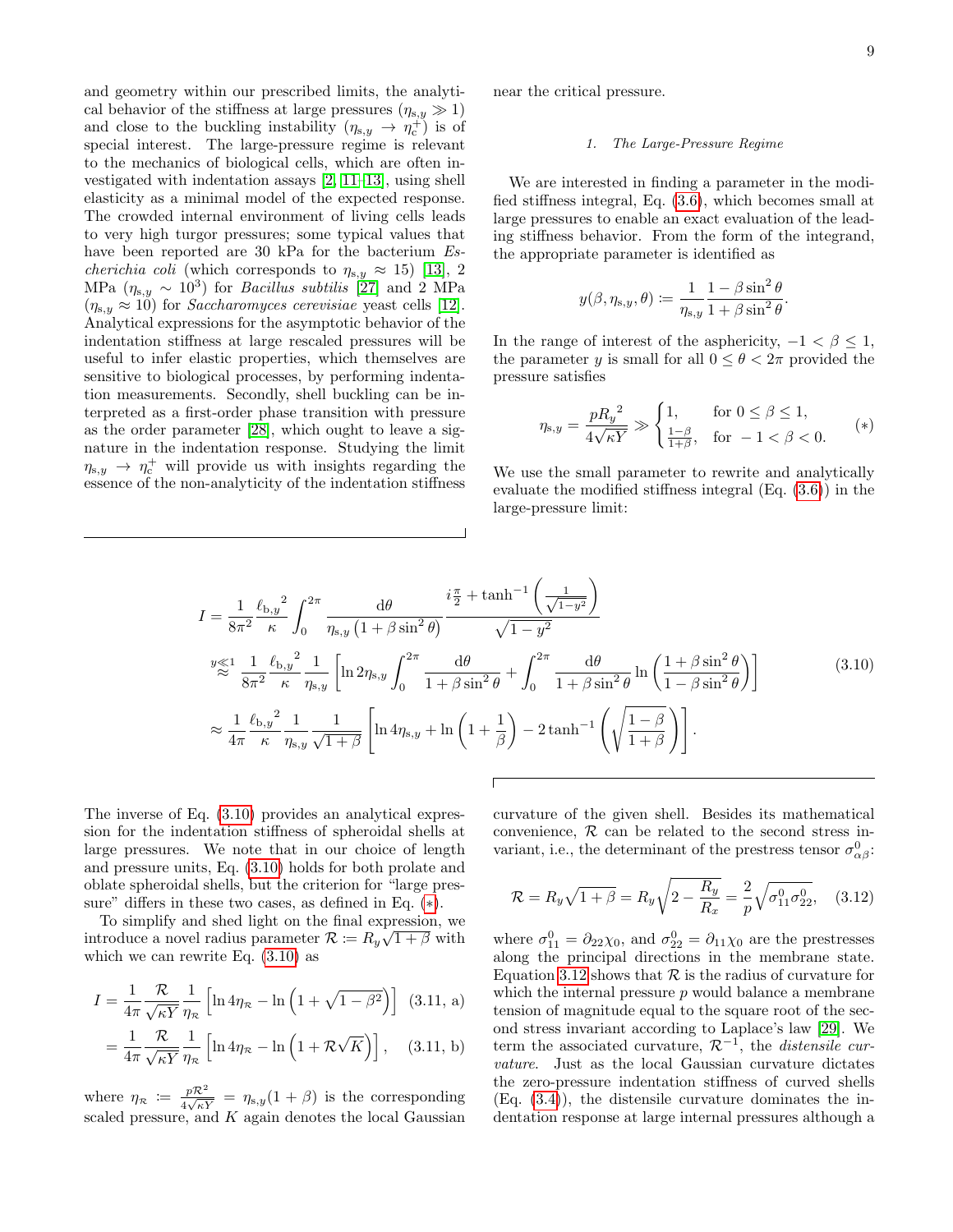residual dependence on the Gaussian curvature remains in the stiffness integral  $(Eq. (3.11, b))$  $(Eq. (3.11, b))$  $(Eq. (3.11, b))$ .

From Eq. [\(3.11, a\)](#page-8-4) we can see that under the rescaling (with the novel radius parameter), spherical shells are the stiffest in the large-pressure regime since when  $\beta = 0$ , the geometric contribution,  $\ln \left(1 + \sqrt{1 - \beta^2}\right)$ , reaches its maximum ln 2 and hence minimizes the stiffness integral. (This feature is depicted in the bottom inset of FIG. [3.](#page-9-0)) At still higher pressures such that the geometric contribution becomes negligible, Eq. [\(3.11, a\)](#page-8-4) reduces to

<span id="page-9-2"></span>
$$
I^{\eta_{\mathcal{R}} \underset{\infty}{\gg} 1} \frac{1}{4\pi} \frac{\mathcal{R}}{\sqrt{\kappa Y}} \frac{\ln 4\eta_{\mathcal{R}}}{\eta_{\mathcal{R}}}.
$$
 (3.13)

In practice, the expression

<span id="page-9-1"></span>
$$
I \stackrel{\eta_{\mathcal{R}} \gg 1}{\approx} \frac{1}{4\pi} \frac{\mathcal{R}}{\sqrt{\kappa Y}} \frac{\ln 2\eta_{\mathcal{R}}}{\eta_{\mathcal{R}}} \tag{3.14}
$$

is more accurate for most shell geometries, since  $\ln\left(1+\sqrt{1-\beta^2}\right)$  is closer to ln 2 than to zero for  $|\beta|$  < 0.91. By comparison to Eq. [\(3.9\)](#page-7-2), we see that the corresponding stiffness is identical to the high-pressure response of a spherical shell with radius  $\mathcal R$  and rescaled pressure  $\eta_{\mathcal{R}}$ .

Equations [\(3.11\)](#page-8-5) and [\(3.14\)](#page-9-1) provide a concise interpretation of the indentation stiffness of spheroidal shells at large pressures. When the material parameters  $\kappa$ and  $Y$  are fixed, the stiffness in the large-pressure limit depends on three quantities: the pressure  $p$ , the determinant of the stress tensor at the point of indentation, and the local Gaussian curvature  $K$ . The first two quantities define a curvature radius  $\mathcal{R}$  and a dimensionless pressure  $\eta_{\mathcal{R}}$  which both originate from the membrane prestress; Eq. [\(3.11, b\)](#page-8-3) explicitly separates the prestress and geometry contributions to the indentation stiffness. The large-pressure indentation of the shell approaches that of a sphere with the prestress-derived curvature and pressure scales  $(Eq. (3.14))$  $(Eq. (3.14))$  $(Eq. (3.14))$  when the weak dependence on  $K$  is ignored. Upon using these new scales, a duality connecting prolate to oblate shells at high pressures is revealed: Eq.  $(3.11, a)$  is invariant under the replacement  $\beta \rightarrow -\beta$ , so a shell with geometric parameters  $\{R_y = \rho, \ \beta = \beta_0\}$  and internal pressure p has the same high-pressure response as a shell with parameters  $\left\{ R_y = \rho \sqrt{\frac{1 + \beta_0}{1 - \beta_0}}, \ \beta = -\beta_0 \right\}$  and the same pressure, for which the parameters  $\mathcal{R}$  and  $\eta_{\mathcal{R}}$ are identical. The criterion for high pressure, Eq. ([∗](#page-8-1)), also reduces to the symmetric form

 $\eta_{\mathcal{P}} \gg 1 + |\beta| \sim 1.$ 

a. Comparison with Established Results. In previous works [\[7,](#page-15-10) [8\]](#page-15-0), it was hypothesized that the highpressure indentation response of ellipsoidal shells is dictated by the mean curvature radius  $R_M = 2/(R_x^{-1} + R_y^{-1})$ and a dimensionless pressure scale  $\tau$  set by the mean



<span id="page-9-0"></span>FIG. 3. Comparison of predicted indentation stiffness (dashed lines) to finite-element simulation data from Ref. [8](#page-15-0) (symbols). Data are scaled using the length scale  $\ell_{\mathcal{R}} = \sqrt[4]{\frac{\kappa \mathcal{R}^2}{Y}}$ and pressure scale  $4\sqrt{\kappa Y}/\mathcal{R}^2$ , for which we predict convergence of the stiffness curves at large rescaled pressures  $\eta_{\mathcal{R}} = p \mathcal{R}^2/4\sqrt{\kappa Y}$ . A similar convergence was depicted in FIG. 3 of Ref. [8](#page-15-0) using different scales. Yellow solid line corresponds to the zero-pressure stiffness of long cylindrical shells, calculated with formulae in Ref. [15,](#page-15-6) since shallow shell theory does not apply to cylinders below a threshold pressure (see discussion in **[III G](#page-11-0)**). The top inset compares the rescaled pressure  $\eta_{\mathcal{R}}$  to the alternative variable  $\tau$  introduced in Ref. [8.](#page-15-0) (See text for details.) The bottom inset is a linear-log plot showing how the product of the inverse scaled stiffness and the scaled pressure varies as the pressure increases; thereinto, the black solid line corresponds to the result for spherical shells.

membrane prestress at the indentation point,  $\sigma_{\text{M}}$  =  $(\sigma_{11}^0 + \sigma_{22}^0)/2$ , via

$$
\tau = \frac{\sigma_{\text{M}} R_{\text{M}}}{2\sqrt{\kappa Y}}.
$$

Our asymptotic form for the inverse of the indentation stiffness, Eq. [\(3.14\)](#page-9-1), parallels the high-pressure indenta-tion stiffness proposed in Ref. [8](#page-15-0) which used  $R_{\text{M}}$  and  $\tau$ in place of  $\mathcal R$  and  $\eta_{\mathcal R}$  respectively. However, the origins of our radius and pressure scales are somewhat different as they utilize the determinant, rather than the trace, of the membrane stress  $(Eq. (3.12))$  $(Eq. (3.12))$  $(Eq. (3.12))$ .

Despite these differences, our proposed length and pressure scales are as successful as the previouslyhypothesized scales in quantifying the high-pressure indentation response. In FIG. [3,](#page-9-0) we compare our predictions for the indentation stiffness (curves) to the results of finite-element simulations (symbols) reported in FIG. 3 of Ref. [8.](#page-15-0) Upon using the new length and pressure scales, the data for  $\eta_{\mathcal{R}} \gg 1$  collapse onto the proposed asymptotic form, Eq. [\(3.14\)](#page-9-1) (solid line). We also compare our numerically-evaluated indentation stiffness, Eq. [\(3.6\)](#page-6-5) (dashed curves), to the finite-element data, and find quantitative agreement for almost all geometries and pressures. The disagreement between the stiffness integral and the measured indentation stiffness at low pres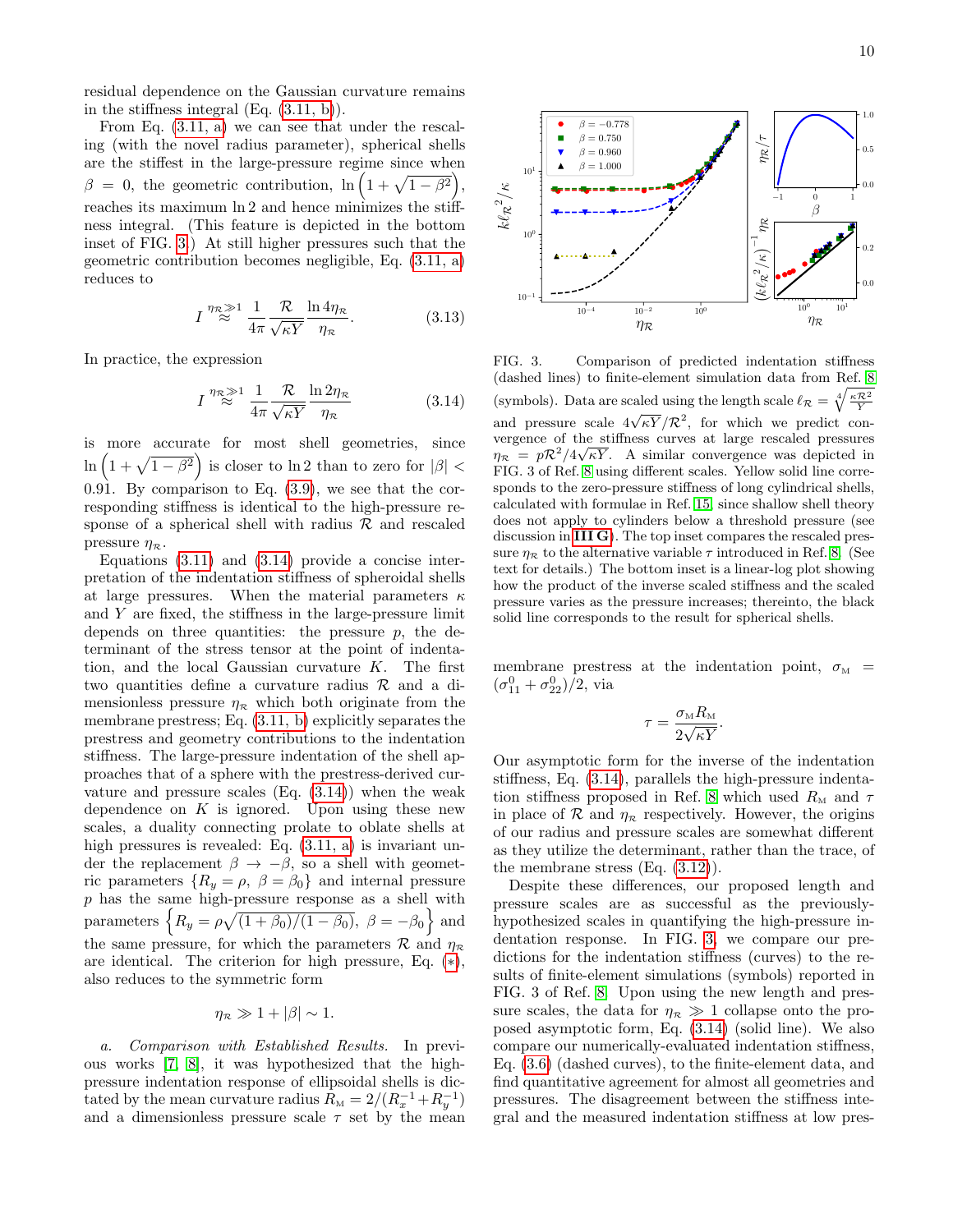sures for cylindrical shells ( $\beta = 1$ ) is expected; see [III G](#page-11-0) for an explanation and a more accurate prediction (dotted line). Our prediction also deviates from the finiteelement simulation results for the highest simulated pressure of the oblate spheroidal geometry  $\beta = -0.778$ ; we hypothesize that second-order shape changes in response to the internal pressure might be responsible for this discrepancy. Apart from these data points, our theoretical predictions lie within 5% of the finite-element measurements, which validates our approach over a wide range of geometries and pressures. The duality connecting prolate to oblate shells upon using the scales  $\mathcal{R}$  and  $\eta_{\mathcal{R}}$  is also visible in FIG. [3,](#page-9-0) since the data for  $\beta = 0.75$  and  $\beta = -0.778$  nearly overlap.

We were unable to neatly separate the contributions from the mean and the Gaussian curvatures in our evaluation of the high-pressure stiffness integral. Therefore, we cannot directly evaluate the relative merits of using our proposed scales  $\mathcal R$  and  $\eta_{\mathcal R}$  over the previouslyproposed scales  $R_{\rm M}$  and  $\tau$  from Ref. [8.](#page-15-0) However, some insight as to why both scales perform well in explaining the high-pressure indentation stiffness can be obtained by comparing them as a function of geometry. By expressing  $R_M$  and  $\tau$  in terms of  $R_y$  and  $\beta$ , we find the ratio

$$
\frac{\eta_{\mathcal{R}}}{\tau} = \frac{(1+\beta)(2-\beta)}{2+\beta}.
$$

As the inset of FIG. [3](#page-9-0) illustrates, the ratio is of order one for most values of the asphericity. Similarly, the ratio  $\mathcal{R}/R_{\rm M}$  evaluates to a number of order one for  $|\beta|$  < 1. Therefore, using the two sets of physical scales is expected to provide similar results. The discrepancy between the two approaches becomes significant only for oblate shells with  $\beta$  approaching −1. In this limit, an advantage of the scales introduced here is that the instability expected for large internal pressures at  $\beta = -1$ (see [III D](#page-6-0)) is reflected in the pressure-induced curvature taking on imaginary values when  $\sigma_{22}^0$  becomes negative in Eq. [\(3.12\)](#page-8-2). By contrast, the mean curvature and mean prestress both remain positive and vary smoothly as  $\beta$ falls below  $-1$ , and the approximations using the mean scales incorrectly predict a finite indentation response at large pressures.

## <span id="page-10-1"></span>2. The Critical Behavior upon Approaching the Buckling Pressure

We now analyze the functional approach of the indentation stiffness to zero as the critical pressure is approached from above  $(\eta_{s,y} \to \eta_c^+)$ . (Recall that in our convention, external pressures correspond to  $\eta_{s,y} < 0$ , and the critical pressure  $\eta_c$  for the local instability is negative.) Defining the fractional distance from the critical



<span id="page-10-0"></span>FIG. 4. Critical behavior of the indentation stiffness as  $\eta_c$ is approached, for five spheroidal geometries. Symbols denote data obtained from numerical integration of the stiffness integral. Solid and dashed lines correspond to analytical expressions Eqs. [\(3.8\)](#page-7-0) and [\(3.15\)](#page-11-1), respectively. Inset shows the same data on linear-log scales to reveal the slow approach to zero stiffness as  $\eta_{s,y} \to \eta_c^+$  for non-spherical shells.

pressure as

$$
\epsilon := \frac{\eta_c - \eta_{s,y}}{\eta_c}
$$
  
= 
$$
\begin{cases} 1 + \frac{1+\beta}{1-\beta}\eta_{s,y}, & \text{for } 0 \le \beta < 1, \\ 1 + \eta_{s,y}, & \text{for } -1 < \beta < 0, \end{cases}
$$

we would like to study the limit  $\epsilon \to 0^+$  of the stiffness integral. As before, we first rewrite the stiffness integral  $(Eq. (3.6))$  $(Eq. (3.6))$  $(Eq. (3.6))$  in a simplified form

$$
\begin{split} I&=\frac{1}{2\pi^2}\frac{\ell_{\mathrm{b},y}^2}{\kappa}\int_0^{\frac{\pi}{2}}\mathrm{d}\theta\\ &\times\begin{cases} \frac{1}{1-\beta\cos^2\theta}\frac{\frac{\pi}{2}+\arcsin y}{\sqrt{1-y^2}},\quad\text{for }0\le\beta<1,\\ \frac{1}{1-\beta\sin^2\theta}\frac{\frac{\pi}{2}+\arcsin y'}{\sqrt{1-y'^2}},\quad\text{for }-1<\beta<0, \end{cases} \end{split}
$$

where

$$
y(\beta, \epsilon, \theta) \coloneqq \frac{1 + \beta \cos^2 \theta}{1 + \beta} \frac{1 - \beta}{1 - \beta \cos^2 \theta} (1 - \epsilon),
$$

and

$$
y'(\beta, \epsilon, \theta) := \frac{1 + \beta \sin^2 \theta}{1 - \beta \sin^2 \theta} (1 - \epsilon).
$$

Notice that the limits

$$
\lim_{\substack{\epsilon \to 0^+ \\ \theta \to 0^+}} y = 1 \quad \text{and} \quad \lim_{\substack{\epsilon \to 0^+ \\ \theta \to 0^+}} y' = 1
$$

give rise to divergence of the integrals. In other words, in the limit  $\epsilon \to 0^+$ , the definite integrals are dominated by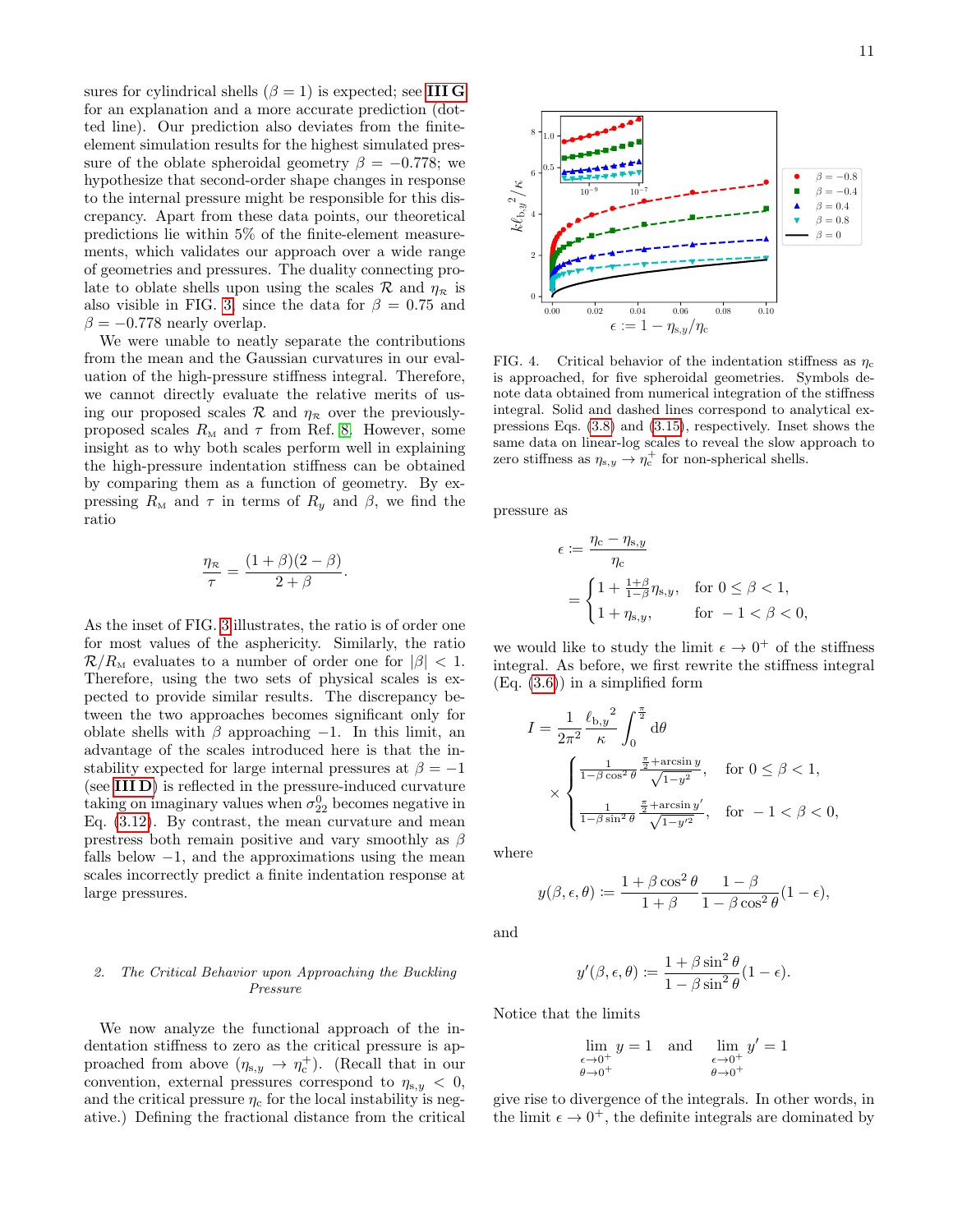12

their values in the vicinity of  $\theta = 0$ . Accordingly, we can approximate them by replacing the integrands with the corresponding second-order Taylor polynomials around  $(\epsilon, \theta) = (0, 0)$ :

$$
\begin{split} I &\approx \frac{1}{2\sqrt{2}\pi}\frac{\ell_{\text{b},y}^2}{\kappa}\int_0^{\frac{\pi}{2}}\mathrm{d}\theta\\ &\times\begin{cases} \frac{1}{1-\beta(1-\theta^2)}\frac{1}{\sqrt{\epsilon+\frac{2\beta\theta^2}{1-\beta^2}}}, & \text{for } 0\leq\beta<1,\\ \frac{1}{(1-\beta\theta^2)\sqrt{\epsilon-2\beta\theta^2}}, & \text{for } -1<\beta<0. \end{cases} \end{split}
$$

These integrals can be analytically evaluated:

<span id="page-11-1"></span>
$$
I \approx \frac{1}{4\pi} \frac{\ell_{\text{b},y}^2}{\kappa} \frac{1}{\sqrt{|\beta\eta_c|}} \sinh^{-1}\left(\sqrt{\frac{2}{\frac{4}{\pi^2} \frac{1}{|\beta|} + 1 + f(\beta)}} \frac{1}{\sqrt{\epsilon}}\right) \approx \frac{1}{4\pi} \frac{\ell_{\text{b},y}^2}{\kappa} \frac{1}{\sqrt{|\beta\eta_c|}} \ln\left(\sqrt{\frac{8}{\frac{4}{\pi^2} \frac{1}{|\beta|} + 1 + f(\beta)}} \frac{1}{\sqrt{\epsilon}}\right),\tag{3.15}
$$

where

$$
f(\beta) := \begin{cases} \left(1 - \frac{4}{\pi^2}\right)\beta, & \text{for } 0 \le \beta < 1, \\ 0, & \text{for } -1 < \beta < 0. \end{cases}
$$

FIG. [4](#page-10-0) shows that the analytical result, Eq. [\(3.15\)](#page-11-1) (dashed lines) successfully reproduces the results due to numerical integration of the stiffness integral (symbols) close to the critical pressure for four different shells.

Eq. [\(3.15\)](#page-11-1), the main result in this section, implies that for general spheroidal shells, their indentation stiffness falls off as the inverse of the logarithm of the distance  $\varepsilon$ from the critical point, i.e.,  $k \propto -\frac{1}{\ln \sqrt{\epsilon}}$ . This slow approach of the stiffness to zero, due to the logarithmic divergence of the stiffness integral for non-spherical shells, is evident in the inset to FIG. [4.](#page-10-0) By contrast, the approach to zero is more drastic for spherical shells: upon taking the limit  $|\beta| \to 0$  of Eq. [\(3.15\)](#page-11-1), one obtains

$$
\lim_{|\beta| \to 0} \frac{1}{\sqrt{|\beta \eta_c|}} \sinh^{-1} \left( \sqrt{\frac{2}{\frac{4}{\pi^2} \frac{1}{|\beta|} + 1}} \frac{1}{\sqrt{\epsilon}} \right) = \frac{\pi}{\sqrt{2\epsilon}},
$$

which implies that near the critical pressure, the indentation stiffness of spherical shells  $k_{\text{sph}} \propto \sqrt{\epsilon}$ , as was expected from the exact results reported in [III E](#page-7-3). Spherical shells are much softer at all pressures near the critical pressure compared to spheroidal shells, since  $k_{\text{sph}}/k \propto \sqrt{\epsilon} \ln \sqrt{\epsilon} \stackrel{\epsilon \to 0}{\rightarrow} 0$ . The contrasting characters of the softening as the critical pressure is approached reflects the fact that spherical shells harbor a massive degeneracy of divergent Fourier components of the stiffness integral as  $\eta_{s,y} \to \eta_c^+$  (a circle with radius  $q = 1/\ell_{b,y}$ in the wavevector plane), whereas non-spherical shells exhibit divergent Fourier modes only at the two values,  $\mathbf{q}_{\pm}^{\text{pro}} = (0, \pm \sqrt{1-\beta/\ell_{\text{b},y}})$  and  $\mathbf{q}_{\pm}^{\text{ob}} = (\pm 1/\ell_{\text{b},y}, 0)$  for prolate and oblate shells, respectively.

The results in this subsection do not apply to cylindrical shells because the limit  $\beta \to 1^-$  fails to exist  $(\lim_{\beta\to 1^-} \eta_c = 0)$ . A different approach will be used to study cylindrical shells below.

#### <span id="page-11-0"></span>G. Indentation Responses of Cylindrical Shells

The case of extremely long prolate ellipsoids, for which  $R_x \rightarrow \infty$  or  $\beta \rightarrow 1$ , requires special treatment. As we argued in [II](#page-1-1), shallow-shell theory accurately describes the strains associated with transverse deflections only if the deflections vary over length scales that are small compared to the local radii of curvature  $R_x$  and  $R_y$ . When  $R_x \to \infty$ , the characteristic wavelength of deflections along the y direction, which is controlled by  $\ell_{b,x}$ , eventually becomes larger than the cylinder circumference  $2\pi R_y$ . Shallow-shell theory builds the response to point indentation and to external pressure out of modes that do not change the metric or curvature of the shell, erroneously predicting zero indentation stiffness for unpressurized cylinders ([III B](#page-5-2)) as well as buckling at an infinitesimal external pressure ( $\eta_c \to 0$ , **IIID**).

The true deformation mode responsible both for the indentation stiffness and the finite buckling pressure of an infinitely long cylindrical shell is the isometric change in shape of the circular cross section to an ellipse, which is also responsible for the buckling of inextensible rings [\[18\]](#page-15-11). This mode extends over the entire shell circumference and cannot be captured by shallow-shell theory. Unlike the characteristic deflections of doubly-curved shell segments which involve both stretching and bending, the elliptical mode costs no stretching energy as it does not change the circumference; it only involves bending energy because of the change in curvature away from the initial circular shape. When the bending energy of the elliptical shape change is evaluated using basis functions that extend over the entire circumference, the mechanics of the cylindrical shell can be accurately described. For instance, the buckling pressure for long cylindrical shells evaluated using elliptical modes is  $p_{\rm c, cyl} = -\frac{3\kappa}{R_y^3}$  [\[18\]](#page-15-11). Using similar methods, the indentation stiffness of zeropressure cylindrical shells was derived in Ref. [15](#page-15-6) to be

<span id="page-11-2"></span>
$$
k_{\rm cyl,0} \approx 1.37 \frac{Et^{\frac{5}{2}}}{R^{\frac{3}{2}}}.\tag{3.16}
$$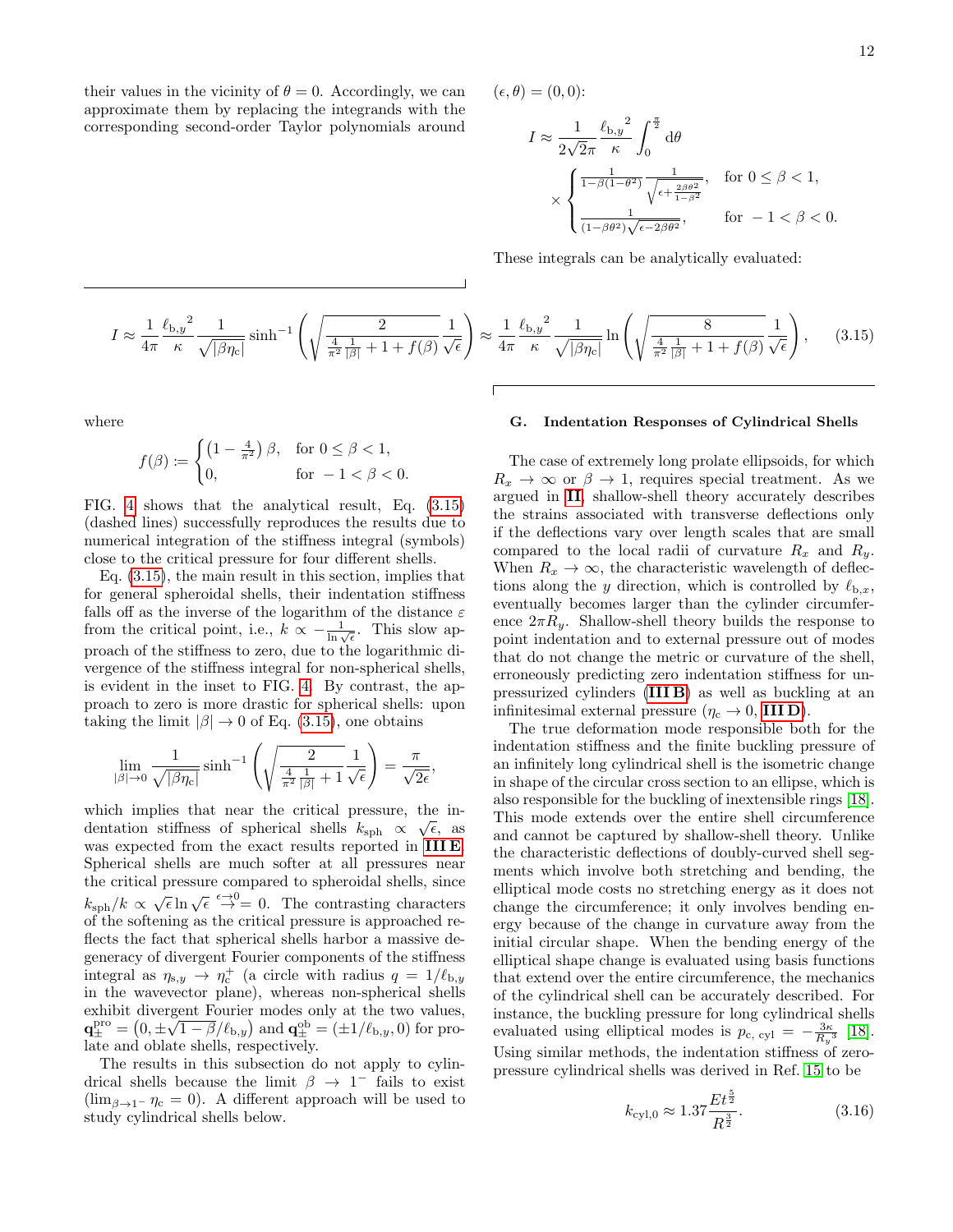In principle, the same non-shallow-shell techniques could be used to evaluate the indentation stiffness of cylinders at finite internal pressure. However, we find that the balance between pressure and elasticity gives rise to a characteristic deformation wavelength that quickly becomes small compared to the curvature radius as the internal pressure is increased, and the validity of shallow-shell results becomes re-established. To derive this new characteristic length, we notice that it is bending and not stretching which primarily dictates the deformation energy of cylinders because of the existence of the isometric deformation modes, as is evident from the expressions for the buckling pressure and the zero-pressure indentation stiffness. Accordingly, the characteristic extent of deformations of pressurized cylinders is obtained by balancing the bending and tension terms in the total-energy functional, which leads to the result

$$
\ell_p = \sqrt{\frac{\kappa}{pR_y}}.
$$

When the pressure becomes appreciable, this length scale falls far below the curvature radius  $R_y$  and our shallowshell analysis, in particular the stiffness integral Eq. [\(3.6\)](#page-6-5), can be used to derive the indentation of cylindrical shells. In FIG. [3,](#page-9-0) the numerically-integrated indentation stiffness (black dashed line) is seen to agree with the results of finite-element simulations (from Ref. [8\)](#page-15-0) for pressures above  $\eta_{\mathcal{R}} = 2\eta_{s,y} = 0.1$ . At lower pressures, the stiffness crosses over to the zero-pressure result from Ref. [15](#page-15-6) (yellow line).

In the remainder of this subsection, we develop analytical approximations for the indentation stiffness of cylinders which cover a wide range of pressures. To do so, we exploit the separation between the two pressure scales  $\eta_{s,y}$  and  $|p_{c,\text{cyl}}|$  for thin shells, which allows us to evaluate the stiffness integral in "low-pressure"  $(\eta_{s,y} \ll 1)$  and "high-pressure"  $(\eta_{s,y} \gg 1)$  regimes while satisfying the condition  $\ell_p \ll R_y$  for shallow-shell theory to be valid.

### <span id="page-12-0"></span>1. Validity of Shallow Shell Theory in the Low-Pressure Limit  $\eta_{s,y} \ll 1$

First, we will show that the shallow shell theory is still valid for a range of pressures satisfying  $\eta_{s,y} \ll 1$  for long cylindrical shells, provided that the shells are thin. The requirement  $\ell_p \ll R_y$  amounts to  $p \gg \frac{\kappa}{R_y^3}$ , a pressure scale related to the buckling pressure  $p_{\rm c, cyl}$ . To relate the two pressure scales  $p_{\rm sc}$  (which underlies the dimensionless pressure  $\eta_{s,y}$ ) and  $\frac{\kappa}{R_y^3}$ , we write:

$$
\eta_{s,y} = \frac{pR_y^2}{4\sqrt{\kappa Y}} \equiv \frac{1}{4} \frac{pR_y^3}{\kappa} \frac{1}{\sqrt{\gamma_y}},
$$
(3.17)

where the dimensionless Föppl-von Kármán number is

$$
\gamma_y \equiv \frac{Y {R_y}^2}{\kappa} \simeq 10 \left(\frac{R_y}{t}\right)^2.
$$

For typical thin elastic shells,  $0.001 \leq \frac{t}{R_y} \leq 0.05$  [\[18\]](#page-15-11), so there exists a wide range of pressures which simultaneously satisfy  $p \gg \frac{\kappa}{R_y^3}$  (that is,  $\ell_p \ll R_y$ , and the shallow shell theory holds) and  $\eta_{s,y}\ll 1$  (the low-pressure limit for the stiffness integral). The wide range manifests the fact that due to a finite Gaussian curvature, a spherical shell is able to withstand more external forces than a long cylindrical shell of the same radius, i.e., the magnitude of the spherical shell's buckling pressure is larger.

### 2. Analytical Expressions for the Indentation Stiffness in the Limit  $\eta_{s,y} \ll 1$

We start our analysis of the stiffness integral (Eq. [\(3.6\)](#page-6-5)) by setting  $\beta = 1$ :

$$
I(\beta=1,\eta_{\mathrm{s},y})=\frac{1}{2\pi^2}\frac{{\ell_{\mathrm{b},y}}^2}{\kappa}\int_0^{\frac{\pi}{2}}\frac{\mathrm{d}\theta}{\sin^2\theta}\frac{\arccos\big(y(\eta_{\mathrm{s},y},\theta)\big)}{\sqrt{1-y^2(\eta_{\mathrm{s},y},\theta)}},
$$

where

$$
y(\eta_{\mathbf{s},y},\theta) \coloneqq \eta_{\mathbf{s},y} \frac{1 + \cos^2 \theta}{\sin^2 \theta} = \eta_{\mathbf{s},y} (2 \cot^2 \theta + 1).
$$

Making the substitution  $u = \cot \theta$ , we can further reduce the stiffness integral:

$$
I(\beta = 1, \eta_{s,y}) = \frac{1}{2\pi^2} \frac{\ell_{b,y}^2}{\kappa} \frac{1}{\sqrt{2\eta_{s,y}}} \times \int_0^{+\infty} du \frac{\arccos(u^2 + \eta_{s,y})}{\sqrt{1 - (u^2 + \eta_{s,y})^2}}.
$$

Note that  $\eta_{s,y}$  now couples with the integration variable u in an additive manner. Hence, for  $\eta_{s,y} \ll 1$ , we can write the stiffness integral as a power series of  $\eta_{s,y}$ :

$$
I = \frac{1}{8\pi^2} \frac{\ell_{b,y}^2}{\kappa} \times 2\sqrt{2} \sum_{n=0}^{\infty} \frac{1}{n!} \left[ \int_0^{+\infty} du \, (D_{u^2})^n \left( \frac{\arccos(u^2)}{\sqrt{1 - u^4}} \right) \right] (\eta_{s,y})^{n - \frac{1}{2}},\tag{3.18}
$$

where the differential operator  $D_{u^2} \equiv \frac{d}{du^2} = \frac{1}{2u} \frac{d}{du}$ . Truncating the series after the first four terms and numerically evaluating the coefficients gives the sought approximate expression for the indentation of cylindrical shells with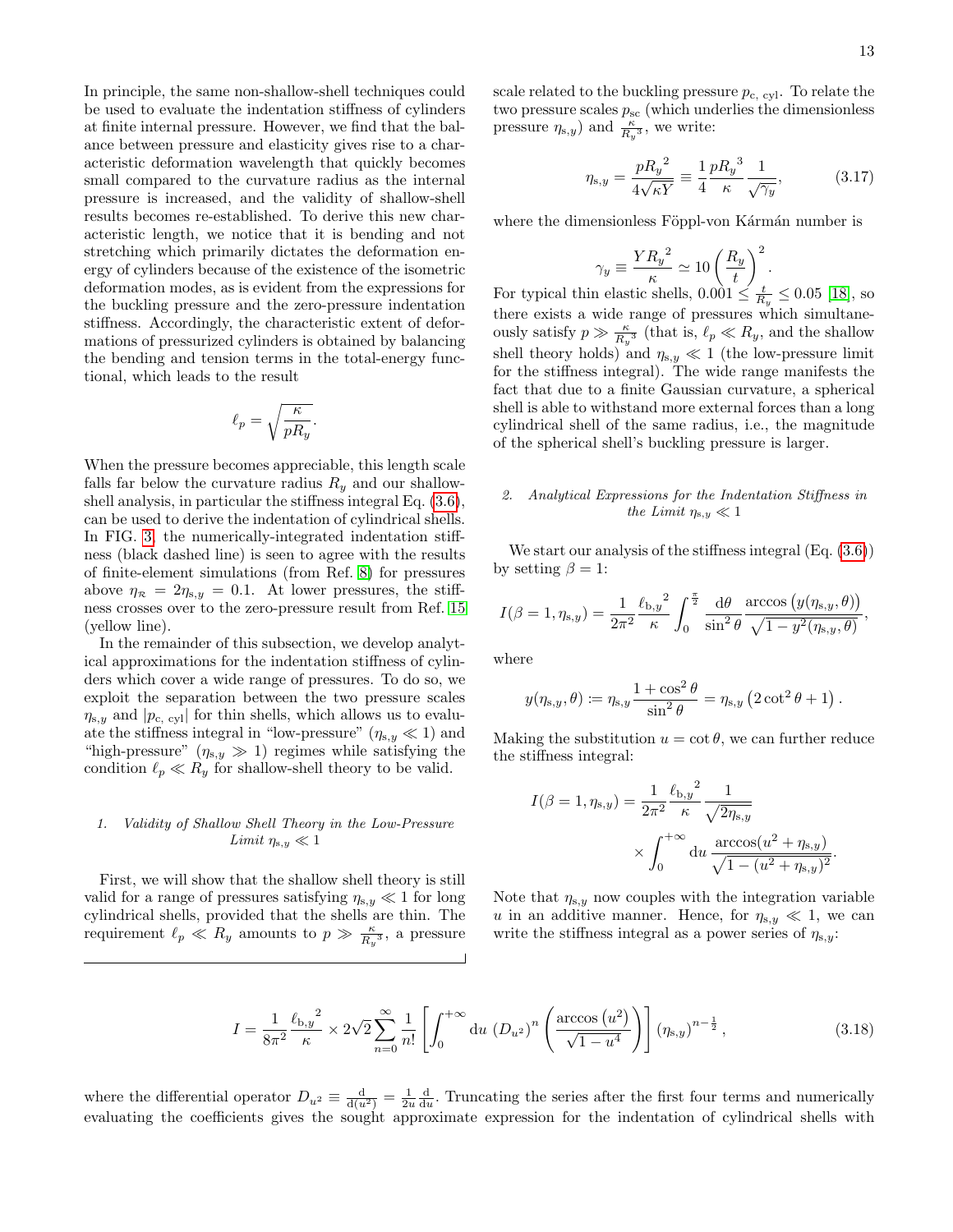pressures in the range  $\kappa/R_y^3 \ll p \ll 4\sqrt{\kappa Y}/R_y^2$ .

<span id="page-13-1"></span>
$$
I \approx \frac{1}{8\pi^2} \frac{\ell_{b,y}^2}{\kappa} \left( \frac{11.6}{\sqrt{\eta_{s,y}}} - 2.66\sqrt{\eta_{s,y}} + 1.83\eta_{s,y}^{\frac{3}{2}} - 0.998\eta_{s,y}^{\frac{5}{2}} \right).
$$
 (3.19)

# 3. Analytical Expressions for the Indentation Stiffness of Highly-Pressurized Cylindrical Shells



<span id="page-13-0"></span>FIG. 5. Scaled indentation stiffness as a function of pressure for an infinitely long, thin circular cylindrical shell. Results of numerical integration (symbols) are compared to the two approximate expressions derived for low pressures (dotted curve) and high pressures (dashed curve). The lower axis reports the rescaled pressure  $\eta_{s,y} = p/p_{\rm sc}$ , whereas the upper axis (orange) uses the alternate pressure scale  $\kappa/R_y^3$  computed using the parameters  $\kappa = 1.76 \times 10^{-19}$  J and  $R_y = 0.5 \mu m$  representative of the  $E.$  coli cell wall [\[13\]](#page-15-4). The resulting Föppl-von Kármán number is  $\gamma_y = 1.71 \times 10^5$ . Shallow shell theory is valid as long as  $\frac{pR_y^3}{\kappa} \gtrsim 10$ . The zero-pressure stiffness  $k_{\text{cyl},0}$ (Eq. [\(3.16\)](#page-11-2)), calculated using different methods in Ref. [15,](#page-15-6) is marked by a star in the main panel and a solid line in the inset. Inset shows the low-pressure behavior on logarithmic scales, where the square-root dependence of indentation stiffness on pressure is apparent.

At high pressures, the results of **[III F 1](#page-8-6)** can be applied directly. For the cylindrical geometry  $(\beta = 1)$ , the novel radius parameter becomes  $\mathcal{R} = R_y \sqrt{1 + \beta} = \sqrt{2}R_y$ , and the Gaussian curvature is  $K = 0$ . Substituting these forms into Eq. [\(3.11, a\)](#page-8-4) and then taking the inverse of the resulting expression, we obtain the indentation stiffness of long cylindrical shells in the large-pressure limit  $\eta_{\mathrm{s},y} \gg$ 1,

<span id="page-13-2"></span>
$$
k_{\rm cyl} \approx \frac{4\pi\sqrt{\kappa Y}}{R_y} \sqrt{2} \frac{\eta_{\rm s,y}}{\ln 8 \eta_{\rm s,y}}.\tag{3.20}
$$

FIG. [5](#page-13-0) compares the numerically-evaluated stiffness for pressurized cylindrical shells (from inverting Eq. [\(3.6\)](#page-6-5) to the low-pressure  $(Eq. (3.19))$  $(Eq. (3.19))$  $(Eq. (3.19))$  and high-pressure (Eq. [\(3.20\)](#page-13-2)) approximations. We find that the analytical expressions recreate the indentation stiffness of long, thin cylindrical shells over almost all relevant pressures. To illustrate the separation of the scales  $p_{\rm sc}$  and  $|p_{\rm c, cyl}|$ , we also show the pressure using the alternate scaling  $pR_y^3/\kappa$ (upper horizontal axes), using the  $E$ . coli cell wall parameters to connect the two scales. Since the resulting Föppl-von Kármán number is very large, the criterion  $\ell_p \ll R_y$  for the validity of our shallow-shell results is satisfied down to  $\eta_{s,y} \sim 10^{-2}$ . The inset verifies the predicted polynomial scaling of the indentation stiffness at low pressures from Eq. [\(3.19\)](#page-13-1), and shows that the zero-pressure stiffness  $k_{cyl,0}$  from Ref. [15,](#page-15-6) Eq. [\(3.16\)](#page-11-2), is approached at  $\eta_{s,y} \approx 0.005 \ (pR_y^3/\kappa \approx 10)$ . Although shallow-shell theory breaks down at this low pressure, we expect that the true indentation behavior would cross over from our low-pressure expression to  $k_{\text{cyl},0}$  around this pressure value.

### 4. Stiffness Switching

The high-pressure stiffness expression for cylinders, Eq.  $(3.20)$ , is very similar to that of a sphere with the same elastic properties, radius, and internal pressure  $(Eq. (3.9))$  $(Eq. (3.9))$  $(Eq. (3.9))$ . To compare the relative indentation stiffness of cylinders and spheres, we compute the ratio of the two expressions:

$$
\frac{k_{\rm cyl}}{k_{\rm sph}} \approx \sqrt{2} \frac{\ln 2 \eta_{\rm s,y}}{\ln 8 \eta_{\rm s,y}}.
$$

Notice that the ratio is equal to unity when  $\eta_{s,y}$  =  $2^{2\sqrt{2}+1} \approx 14.2$ , beyond which long cylindrical shells become locally stiffer than spherical shells with the same scaled pressure. By contrast, the sphere was stiffer at zero pressure  $(Eq. (3.4))$  $(Eq. (3.4))$  $(Eq. (3.4))$ . We term this phenomenon stiffness switching between long cylindrical and spherical shells. In general, stiffness switching tends to occur between any pair of spheroidal shells with different asphericities upon applying an internal pressure. The reason is as follows. Eq. [\(3.4\)](#page-5-1) implies that at low internal pressure, the indentation stiffness is dominated by the Gaussian curvature  $K = \frac{1}{R_x R_y} = \frac{1-\beta}{R_y^2}$ . On the other hand,  $R$  becomes the dominant radius parameter in the large-pressure limit, as one can rewrite the asymptotic indentation stiffness (the inverse of Eq. [\(3.13\)](#page-9-2)) in a more illuminating form,

$$
k \stackrel{\eta_{\mathcal{R}} \gg 1}{\approx} \frac{4\pi\sqrt{\kappa Y}}{\mathcal{R}} \frac{\eta_{\mathcal{R}}}{\ln 4\eta_{\mathcal{R}}} = \frac{\pi p \mathcal{R}}{\ln 4\eta_{\mathcal{R}}} = \frac{\pi p R_y \sqrt{1+\beta}}{\ln 4\eta_{\mathcal{R}}},
$$

whence the dominance of  $R$  becomes more manifest. Stiffness switching is hence due to the fact that K and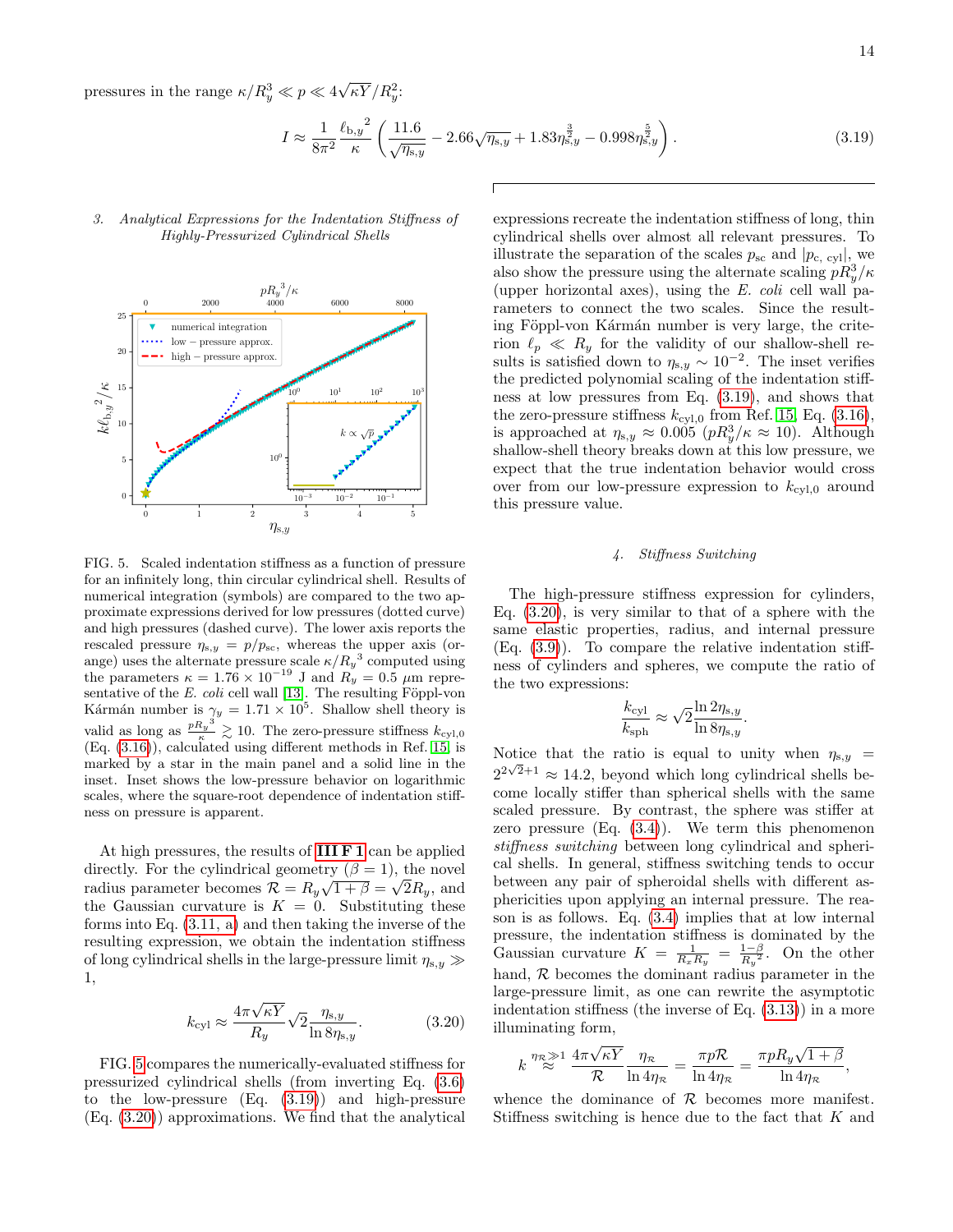R have opposite  $\beta$  dependences: for a fixed  $R_y$ ,  $\sqrt{K}$  is proportional to  $\sqrt{1-\beta}$ , while  $\mathcal R$  to  $\sqrt{1+\beta}$ . The phenomenon highlights the contrasting contributions of geometry and internal pressure to the indentation stiffness of spheroidal shells.

#### IV. DISCUSSION

We have analyzed the linear indentation response of thin spheroidal and cylindrical shells under pressure, as a manifestation of geometric rigidity with practical applications. While our analysis is enabled by the simplifying assumptions of shallow-shell theory, we have identified parameter regimes for which these assumptions are valid, which turn out to encompass nearly all shell geometries and pressures which allow stable prestressed states. In addition to integral expressions for the inverse of the stiffness which can be numerically evaluated (equations [\(3.3\)](#page-5-0) and [\(3.6\)](#page-6-5)), we have derived analytical expressions in various limits which rigorously validate prior results and provide easy-to-evaluate expressions for the indentation response as a function of geometric parameters, elastic properties, and pressure. Table [I](#page-15-24) provides a summary of these results including references to the relevant expressions. For practical purposes, expressions written in terms of dimensionful, measurable quantities are more straightforward to utilize; in light of this, we also provide the relevant dimensionful expressions in Appendix [A](#page-16-0). We have also validated a subset of our results against data from finite-element simulations of indentation assays which were reported in Ref. [8](#page-15-0) (FIG. [3\)](#page-9-0).

Besides predictions of the indentation stiffness, our results provide insights into the nature of geometric rigidity and the influence of internal and external pressure. We revealed a connection between the loss of stiffness and the buckling instability of thin shells subjected to external pressure ([III D](#page-6-0)), and showed that the behavior of the stiffness as the critical buckling pressure is approached differs qualitatively for spherical and general spheroidal shells  $(III F 2 and FIG. 4)$  $(III F 2 and FIG. 4)$  $(III F 2 and FIG. 4)$  $(III F 2 and FIG. 4)$ . At large internal pressures, we proposed a new length scale—the distensile curvature radius,  $\mathcal{R}$  (Eq. [\(3.12\)](#page-8-2))—which captures the contribution of membrane prestresses to the indentation stiffness in a manner akin to how the Gaussian curvature radius  $1/\sqrt{K}$  captured the geometric contri-

bution. The contrasting behaviors of the distensile and Gaussian curvatures as the asphericity is varied makes cylindrical shells weaker than spherical shells of the same radius at low pressures, yet stronger at high pressures—a phenomenon we termed stiffness switching. The loss of rigidity of oblate shells with  $\beta \leq -1$  at positive internal pressures is also captured by the distensile curvature taking on imaginary values.

Our result also provides new insights about the indentation stiffness of long, thin cylindrical shells. Cylinder indentation was previously studied in the zero-pressure limit [\[15\]](#page-15-6) and the membrane limit which incorporated the effects of pressure-related stresses while ignoring elastic stiffness [\[13,](#page-15-4) [30\]](#page-15-25). We connect these disparate regimes by exploiting a separation of pressure scales which arises for thin cylinders, which allowed us to calculate the indentation stiffness of cylindrical shells over a wide range of pressures ([III G](#page-11-0) and FIG. [5\)](#page-13-0).

Our analysis points to several promising directions for future studies. While we focused on pressurized spheroidal shells, our approach could be used to find the indentation stiffness of any thin curved shell for which the in-plane stresses in the vicinity of the indentation point are known, as long as shallow-shell theory is applicable. For instance, the indentation stiffness of general ellipsoids could be numerically evaluated, even away from high-symmetry points. The approach could be extended to include the effects of a fluid or solid continuum in the shell interior, as well as material anisotropy in the shell, all of which are particularly relevant to biological structures. Finally, it would be interesting to extend our technique to basis functions beyond the Fourier modes we use in our analysis, which would allow us to tackle non-shallow shells and to consider the effects of edge constraints (e.g. indentation of clamped spherical caps).

#### V. ACKNOWLEDGEMENTS

We thank Dominic Vella for providing finite-element simulation data that was previously reported in Ref. [8,](#page-15-0) and for helpful discussions and feedback on the manuscript. JP acknowledges support from the College of Arts and Sciences at the University of Oregon (startup funds).

- <span id="page-14-0"></span>[1] B. Audoly and Y. Pomeau, Elasticity and geometry: from hair curls to the nonlinear response of shells (Oxford University Press, 2010).
- <span id="page-14-1"></span>[2] I L Ivanovska, P J de Pablo, B Ibarra, G Sgalari, F C MacKintosh, J L Carrascosa, C F Schmidt, and G J L Wuite, "Bacteriophage capsids: tough nanoshells with complex elastic properties." [Proceedings of the National](http://dx.doi.org/10.1073/pnas.0308198101) [Academy of Sciences of the United States of America](http://dx.doi.org/10.1073/pnas.0308198101) 101[, 7600–5 \(2004\).](http://dx.doi.org/10.1073/pnas.0308198101)
- <span id="page-14-2"></span>[3] Somnath Chattopadhyay, Pressure vessels: design and practice (CRC press, 2004).
- <span id="page-14-3"></span>[4] Yang-Tse Cheng and Che-Min Cheng, "Scaling, dimensional analysis, and indentation measurements," Materials Science and Engineering: R: Reports 44, 91–149 (2004).
- <span id="page-14-4"></span>[5] Ashkan Vaziri and L Mahadevan, "Localized and extended deformations of elastic shells," [Proceedings of the](http://dx.doi.org/ 10.1073/pnas.0707364105) [National Academy of Sciences](http://dx.doi.org/ 10.1073/pnas.0707364105) 105, 7913–7918 (2008).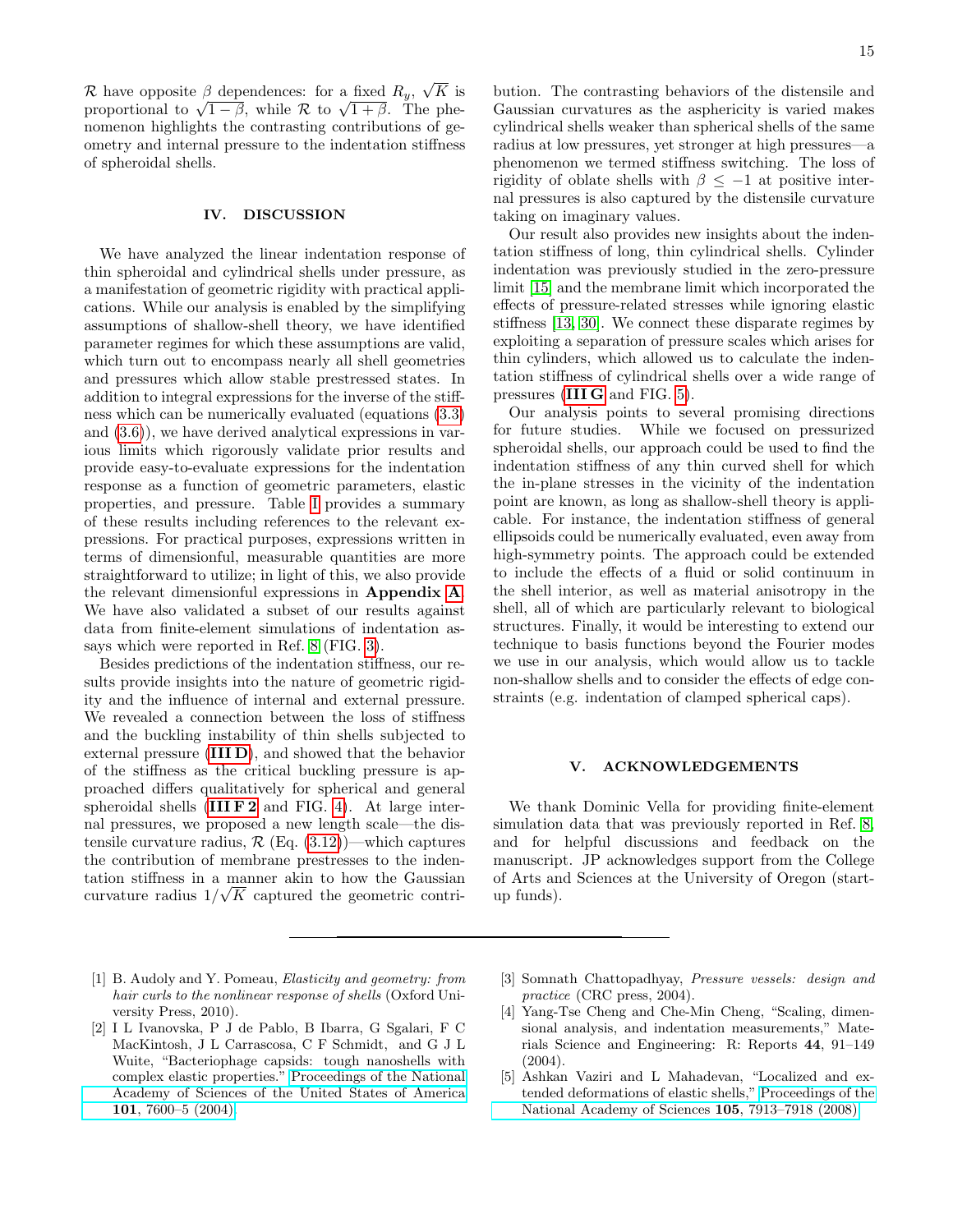<span id="page-15-24"></span>TABLE I. Summary of analytical results for indentation stiffnesses.

| Condition                                                    | Parameter ranges                                                             | Equation                        |
|--------------------------------------------------------------|------------------------------------------------------------------------------|---------------------------------|
| Doubly-curved shells at zero pressure                        | $p=0, \sqrt{R_y t} \ll R_x \ll R_y^2/t$                                      | $(3.4)$ or $(A.1)$ <sup>a</sup> |
| Spheroids at high internal pressure                          | $\eta_{\mathcal{R}} \gg 1 +  \beta , -1 < \beta \leq 1$                      | $(3.11)$ or $(A.2)$             |
| Spheroids under external pressure close to local instability | $1-\frac{p}{n} \ll 1, -1 < \beta < 1$                                        | $(3.15)$ or $(A.5)$             |
| Cylinders at low internal pressure                           | $\frac{\kappa}{R_v^3} \ll p \ll \frac{4\sqrt{\kappa Y}}{R_v^2}, \ \beta = 1$ | $(3.19)$ or $(A.4)$             |
| Cylinders at high internal pressure                          | $p \gg \frac{4\sqrt{\kappa Y}}{R_c^2}, \beta = 1$                            | $(3.20)$ or $(A.3)$             |

<span id="page-15-26"></span><sup>a</sup> Previously conjectured in Ref. [8.](#page-15-0)

- <span id="page-15-8"></span>[6] Dominic Vella, Amin Ajdari, Ashkan Vaziri, and Arezki Boudaoud, "The indentation of pressurized elastic shells: From polymeric capsules to yeast cells." [Journal of the](http://dx.doi.org/10.1098/rsif.2011.0352) [Royal Society, Interface / the Royal Society](http://dx.doi.org/10.1098/rsif.2011.0352) 9, 448–55 [\(2012\).](http://dx.doi.org/10.1098/rsif.2011.0352)
- <span id="page-15-10"></span>[7] A. Lazarus, H. C. B. Florijn, and P. M. Reis, "Geometry-Induced Rigidity in Nonspherical Pressurized Elastic Shells," [Physical Review Letters](http://dx.doi.org/10.1103/PhysRevLett.109.144301) 109, 144301 (2012).
- <span id="page-15-0"></span>[8] Dominic Vella, Amin Ajdari, Ashkan Vaziri, and Arezki Boudaoud, "Indentation of Ellipsoidal and Cylindrical Elastic Shells," [Physical Review Letters](http://dx.doi.org/ 10.1103/PhysRevLett.109.144302) 109, 144302 [\(2012\).](http://dx.doi.org/ 10.1103/PhysRevLett.109.144302)
- <span id="page-15-1"></span>[9] Vernita D Gordon, Xi Chen, John W Hutchinson, Andreas R Bausch, Manuel Marquez, and David A Weitz, "Self-assembled polymer membrane capsules inflated by osmotic pressure." Journal of the American Chemical Society 126, 14117–14122 (2004).
- <span id="page-15-2"></span>[10] C. I. Zoldesi, I. L. Ivanovska, C. Quilliet, G. J. L. Wuite, and A. Imhof, "Elastic properties of hollow colloidal particles," Phys. Rev. E 78[, 051401 \(2008\).](http://dx.doi.org/10.1103/PhysRevE.78.051401)
- <span id="page-15-3"></span>[11] M Arnoldi, M Fritz, E Bäuerlein, M Radmacher, E Sackmann, and a Boulbitch, "Bacterial turgor pressure can be measured by atomic force microscopy." Physical review. E, Statistical physics, plasmas, fluids, and related interdisciplinary topics 62, 1034–44 (2000).
- <span id="page-15-21"></span>[12] Alexander E Smith, Zhibing Zhang, Colin R Thomas, Kennith E Moxham, and Anton PJ Middelberg, "The mechanical properties of saccharomyces cerevisiae," Proceedings of the National Academy of Sciences 97, 9871– 9874 (2000).
- <span id="page-15-4"></span>[13] Yi Deng, Mingzhai Sun, and Joshua W. Shaevitz, "Direct Measurement of Cell Wall Stress Stiffening and Turgor Pressure in Live Bacterial Cells," [Physical Review](http://dx.doi.org/10.1103/PhysRevLett.107.158101) Letters 107[, 158101 \(2011\).](http://dx.doi.org/10.1103/PhysRevLett.107.158101)
- <span id="page-15-5"></span>[14] Eric Reissner, "Stresses and small displacements of shallow spherical shells. ii," Journal of Mathematics and Physics 25, 279–300 (1946).
- <span id="page-15-6"></span>[15] Pedro J de Pablo, Iwan AT Schaap, Frederick C MacKintosh, and Christoph F Schmidt, "Deformation and collapse of microtubules on the nanometer scale," Physical review letters 91, 098101 (2003).
- <span id="page-15-7"></span>[16] Iwan AT Schaap, Carolina Carrasco, Pedro J de Pablo, Frederick C MacKintosh, and Christoph F Schmidt, "Elastic response, buckling, and instability of microtubules under radial indentation," Biophysical journal 91, 1521–1531 (2006).
- <span id="page-15-9"></span>[17] Jayson Paulose, Gerard A Vliegenthart, Gerhard Gompper, and David R Nelson, "Fluctuating shells under pressure," [Proceedings of the National Academy of Sciences](http://dx.doi.org/10.1073/pnas.1212268109) 109[, 19551–19556 \(2012\).](http://dx.doi.org/10.1073/pnas.1212268109)
- <span id="page-15-11"></span>[18] Eduard Ventsel and Theodor Krauthammer, Thin plates and shells: theory, analysis, and applications (Taylor and Francis, 2001).
- <span id="page-15-12"></span>[19] A. M. A. van der Heijden, W. T. Koiter's Elastic Stability of Solids and Structures (Cambridge University Press, Cambridge, UK, 2009).
- <span id="page-15-13"></span>[20] Landau L. and Lifshitz E., Theory of Elasticity, 3rd ed. (Butterworth-Heinemann, Boston, 1986).
- <span id="page-15-14"></span>[21] RA Clark and E Reissner, "On stresses and deformations of ellipsoidal shells subject to internal pressure," Journal of the Mechanics and Physics of Solids 6, 63–70 (1957).
- <span id="page-15-15"></span>[22] WT Koiter, "A spherical shell under point loads at its poles," in Progress in Applied Mechanics (The Prager Anniversary Volume), edited by D Drucker (Macmillan, New York, 1963) pp. 155–169.
- <span id="page-15-16"></span>[23] Robert Zoelly, Ueber ein Knickungsproblem an der Kugelschale, Ph.D. thesis, ETH Zurich (1915).
- <span id="page-15-17"></span>[24] Petr E. Tovstik and Andrei L. Smirnov, Asymptotic Methods in the Buckling Theory of Elastic Shells (World Scientific Publishing Co. Pte. Ltd., Singapore, 2001).
- <span id="page-15-18"></span>[25] Emmanuel Virot, Tobias Kreilos, Tobias M. Schneider, and Shmuel M. Rubinstein, "Stability landscape of shell buckling," [Physical Review Letters](http://dx.doi.org/ 10.1103/PhysRevLett.119.224101) 119 (2017), [10.1103/PhysRevLett.119.224101.](http://dx.doi.org/ 10.1103/PhysRevLett.119.224101)
- <span id="page-15-19"></span>[26] S. N. Krivoshapko, "Research on general and axisymmetric ellipsoidal shells used as domes, pressure vessels, and tanks," [Applied Mechanics Reviews](http://dx.doi.org/10.1115/1.2806278) 60, 336–355 (2007).
- <span id="page-15-20"></span>[27] Adrian M. Whatmore and Robert H. Reed, "Determination of turgor pressure in Bacillus subtilis: A possible role for K+ in turgor regulation," [Microbiology,](http://dx.doi.org/ 10.1099/00221287-136-12-2521) 136, 2521– [2526 \(1990\).](http://dx.doi.org/ 10.1099/00221287-136-12-2521)
- <span id="page-15-22"></span>[28] Jayson Paulose and David R. Nelson, "Buckling pathways in spherical shells with soft spots," [Soft Matter](http://dx.doi.org/ 10.1039/c3sm50719j) 9, [8227–8245 \(2013\).](http://dx.doi.org/ 10.1039/c3sm50719j)
- <span id="page-15-23"></span>[29] Pierre-Gilles De Gennes, Françoise Brochard-Wyart, and David Quéré, Capillarity and wetting phenomena: drops, bubbles, pearls, waves (Springer Science & Business Media, 2013).
- <span id="page-15-25"></span>[30] Huanxin Zhang, Huabin Wang, Jonathan J. Wilksch, Richard A. Strugnell, Michelle L. Gee, and Xi-Qiao Feng, "Measurement of the interconnected turgor pressure and envelope elasticity of live bacterial cells," [Soft Matter](http://dx.doi.org/10.1039/D0SM02075C) 17, [2042–2049 \(2021\).](http://dx.doi.org/10.1039/D0SM02075C)